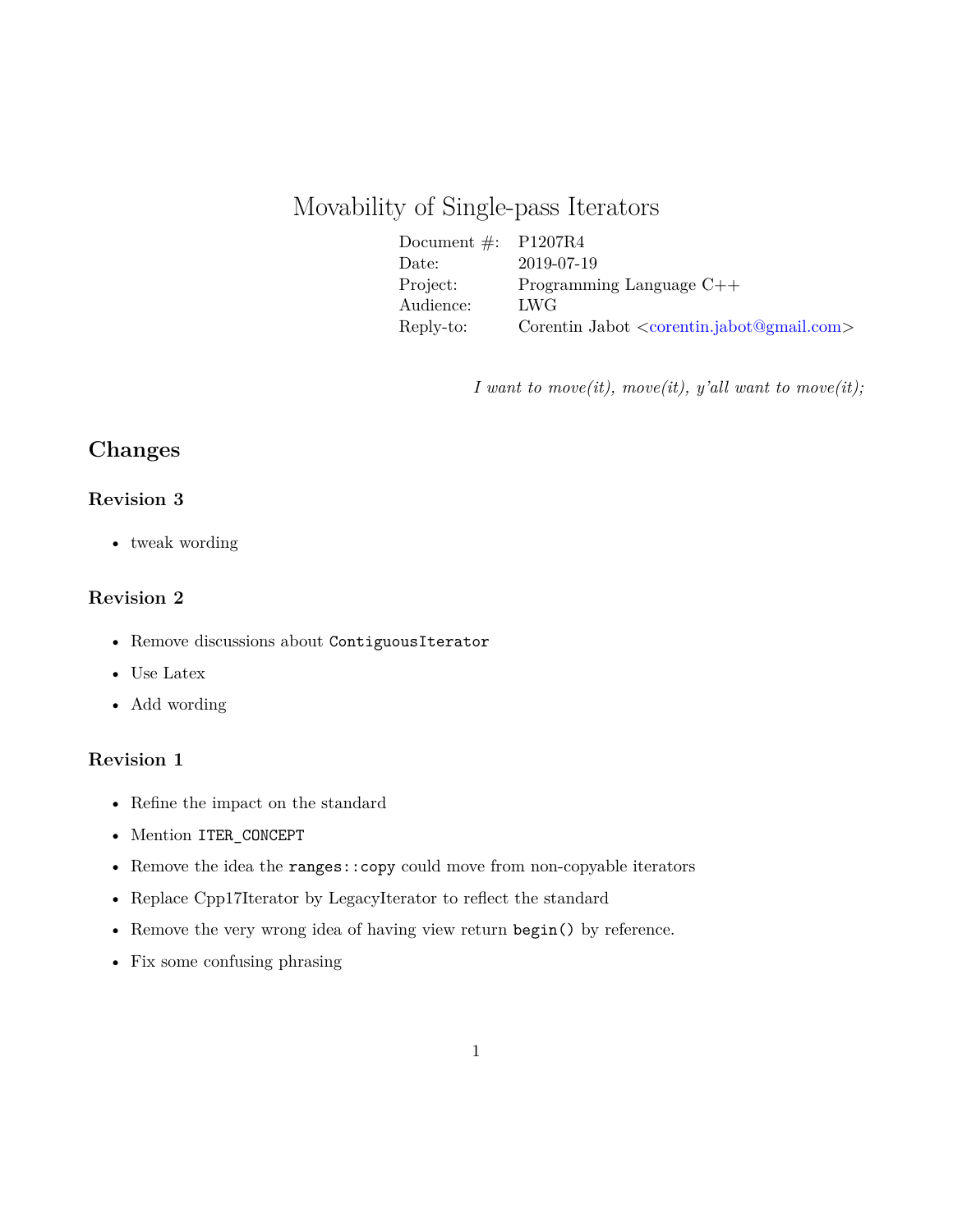# **Introduction**

Non-forward Input iterators and output iterators, also known as "Single-pass iterators" are semantically move-only. The standard states:

Note: For input iterators,  $a == b$  does not imply  $++a == ++b$  (Equality does not guarantee the substitution property or referential transparency.) Algorithms on input iterators should never attempt to pass through the same iterator twice. They should be single pass algorithms.

This means that once an iterator is copied, only one of the copies can be read-from if either one is incremented, which make the usefulness of such object questionable. Deferencing multiple copies of a single pass iterator often exposes undefined or invalid behavior if either one is incremented: the following example exposes Undefined behavior:

```
auto other = some_input_iterator;
std::cout << *(++other) << *some_input_iterator << '\n';
```
It would, therefore, make sense that classes satisfying the InputIterator concept shall only be required to be movable.

Alas, Single-pass iterators and many classes satisfying its requirements predate  $C++11$ , they do therefore have move only semantic with copy syntax. In that regard, they are similar to auto ptr.

# **Terminology**

This paper redefines the requirements of some concepts as specified in the Working Draft In the rest of this paper

- InputIterator designs the InputIterator concept as proposed by this paper
- Cpp20InputIterator designs the InputIterator concept as specified in the Working Draft.
- OutputIterator designs the OutputIterator concept as proposed by this paper
- OutputIterator designs the OutputIterator concept as proposed in the Working Draft

# **Scope**

This paper proposes changes targeting C++20. Because the modifications proposed here changes some requirements and concepts introduced by Ranges, the authors strongly suggest they are considered for the inclusion in the same version of the standard. Indeed, Concepts introduced by ranges gives us a unique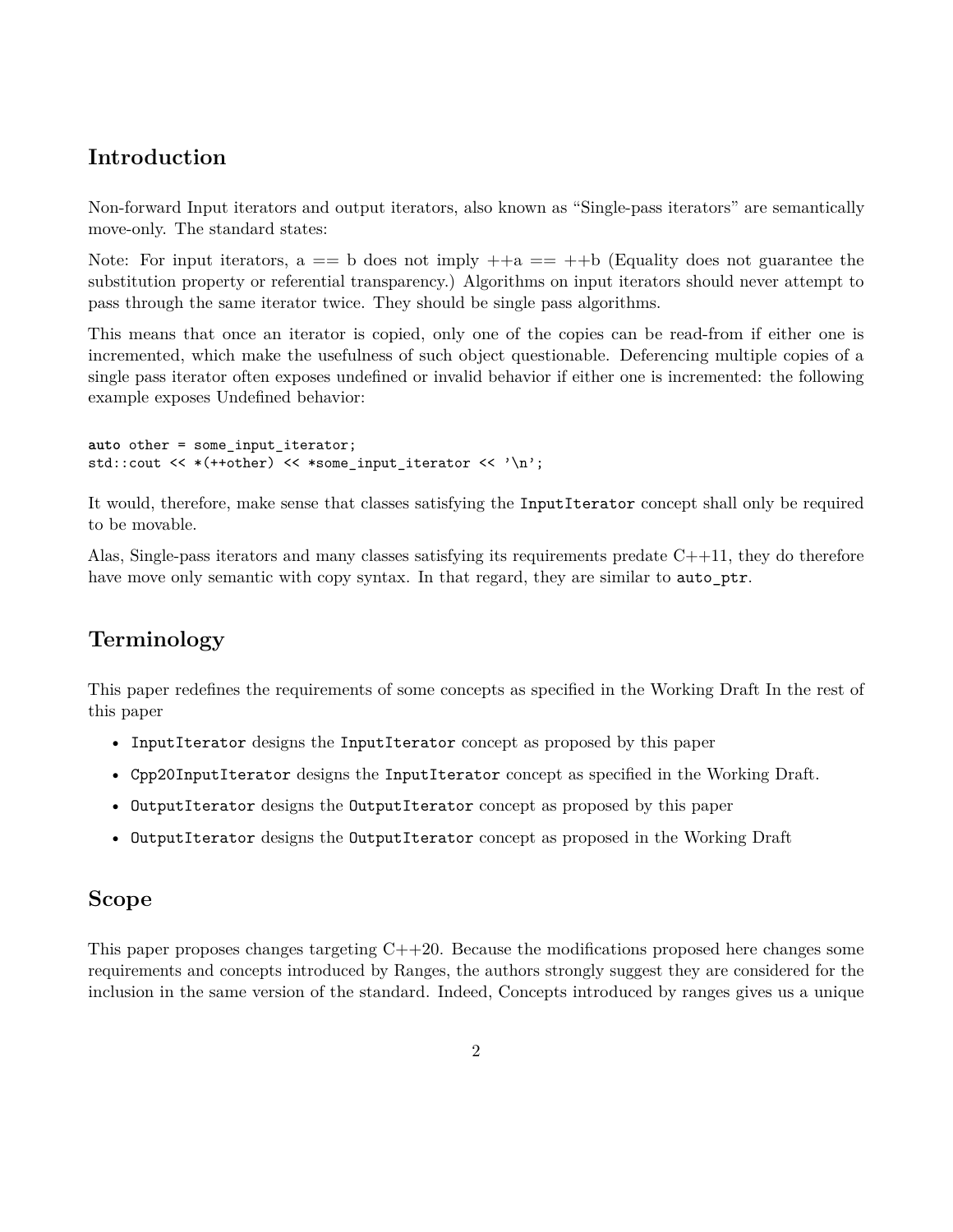opportunity to make the modifications proposed, as they might, in some cases, break code, if introduced after the publication of C++20.

## **Non-Goal**

As a large amount of code depends on the Input/Output iterators requirements as specified by  $C++17$ , this paper does not propose any modifications to the LegacyInputIterator or any class that depends on it. Specifically, we do not propose to change the requirements or wording of istream iterator, ostream\_iterator, istreambuf\_iterator or ostreambuf\_iterator. Furthermore, we do not propose modifications to algorithms in the namespace std. The new iterators we propose here are in fact mostly incompatible with existing algorithms. They are meant to be used in the ranges namespace and as basic building blocks of range-based views.

While the ability to use move-only iterators with the algorithms defined in the std namespace would certainly be welcomed, doing so would weaken the Cpp20InputIterator concept and leads to other issues (namely, std based algorithms require iterators to be EqualityComparable, which the Cpp20InputIterator does not require).

In practice, that means that types satisfying the LegacyInputIterator requirements continue to work unaffected with algorithms defined in the std namespace. They may not be compatible with algorithms defined in the ranges namespace, or with new code using non-movable types satisfying the InputIterator concept as proposed here.

Inversely, types satisfying the InputIterator concepts may not be compatible with algorithms in std as they may not be able to satisfy the LegacyInputIterator requirements **if** they are not copyable.

Because it hardly makes sense to copy an Input Iterator (more on that later), it would be possible to add support for move-only iterators to the std namespace without much change to the standard. However, because implementers may copy iterators within the implementation of the standard library, along with existing third-party libraries, a lot of code would need to be adapted. And there is little pressure to do so as existing iterators types cannot be changed.

**Furthermore, while we propose to add support for movable non-forward iterators, the proposed design does not preclude, in any way, the existance of copyable non-forward iterators.**

# **Motivation**

### **Move-only state**

It may be desirable for an iterator to hold a move-only object, becoming itself move-only, which is not possible with iterators modeling LegacyIterator. A real-world example of such iterator is described in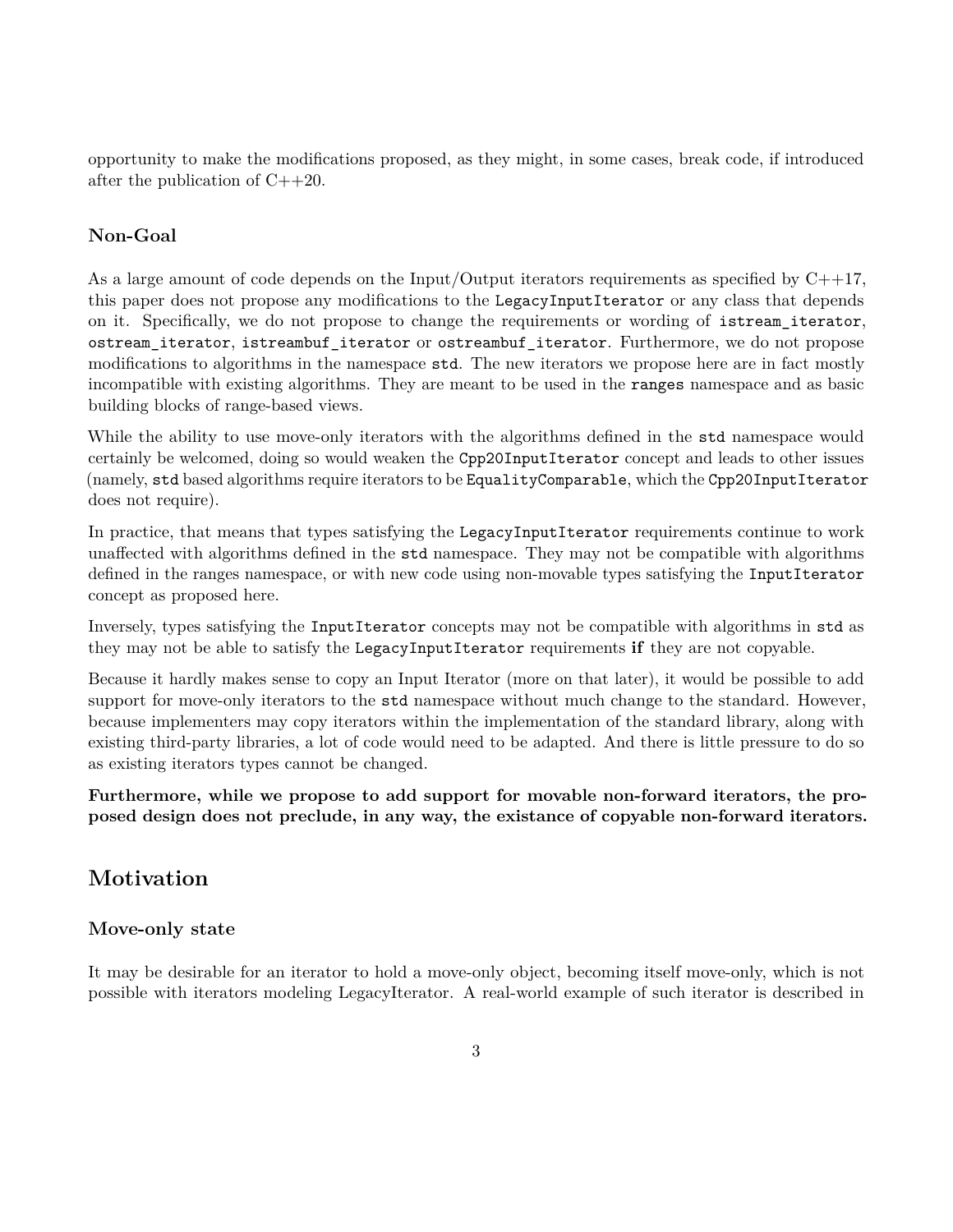[\[P0902\]](#page-31-0). While syntactically copyable in the current design, a coroutine\_handle such as used by a generator input iterator ought to be move-only.

#### **Implicitly destructive operations**

Reading from an input sequence is a destructive operation. But that destruction is reflected nowhere in the API. Less experienced developers may not be aware of the destructive / single-pass nature of non-forward Iterators By making InputIterator move only, developers will have to explicitly move them, which both signals the invalidation of the move-from object, but, more importantly, that the underlying data will be destroyed.

# **What is a move-only iterator?**

Unlike [\[P0902\]](#page-31-0), we do not propose to introduce a new iterator category.

A move-only Iterator is a non-forward iterator (either input or output depending on whether is it writable). This means that a move-only iterator has *almost* the same semantic requirements as an InputIterator, and offers the same operations. In other words, everything that can be expressed and done with a Cpp20InputIterator can be equally expressed and done with a move-only/non-copyable InputIterator.

Therefore, this paper does not propose to introduce a new iterator category, new named-requirement, concept name or iterator tag.

Furthermore, there is no ForwardIterator that is only movable, as a ForwardIterator is by definition an iterator that can be copied. We will expand on this later.

# **A Holistic Approach to Iterators**

While the first part of this paper focuses on making move-only iterators possible, as a means to get some code to compile, it is important to take a step back and to think about what movability means for Iterators, from first principles.

An iterator denotes a position into a sequence of elements (whether that sequence maps to memory or not is, for our purpose, irrelevant).

A most basic iterator can be incremented, which means it can move to the next position in the sequence. An iterator does not own the sequence iterated over (there are exceptions, ie: generators), which means the salient property of an iterator is its position in that sequence.

Iterators categories then represent the way an iterator can move along that sequence.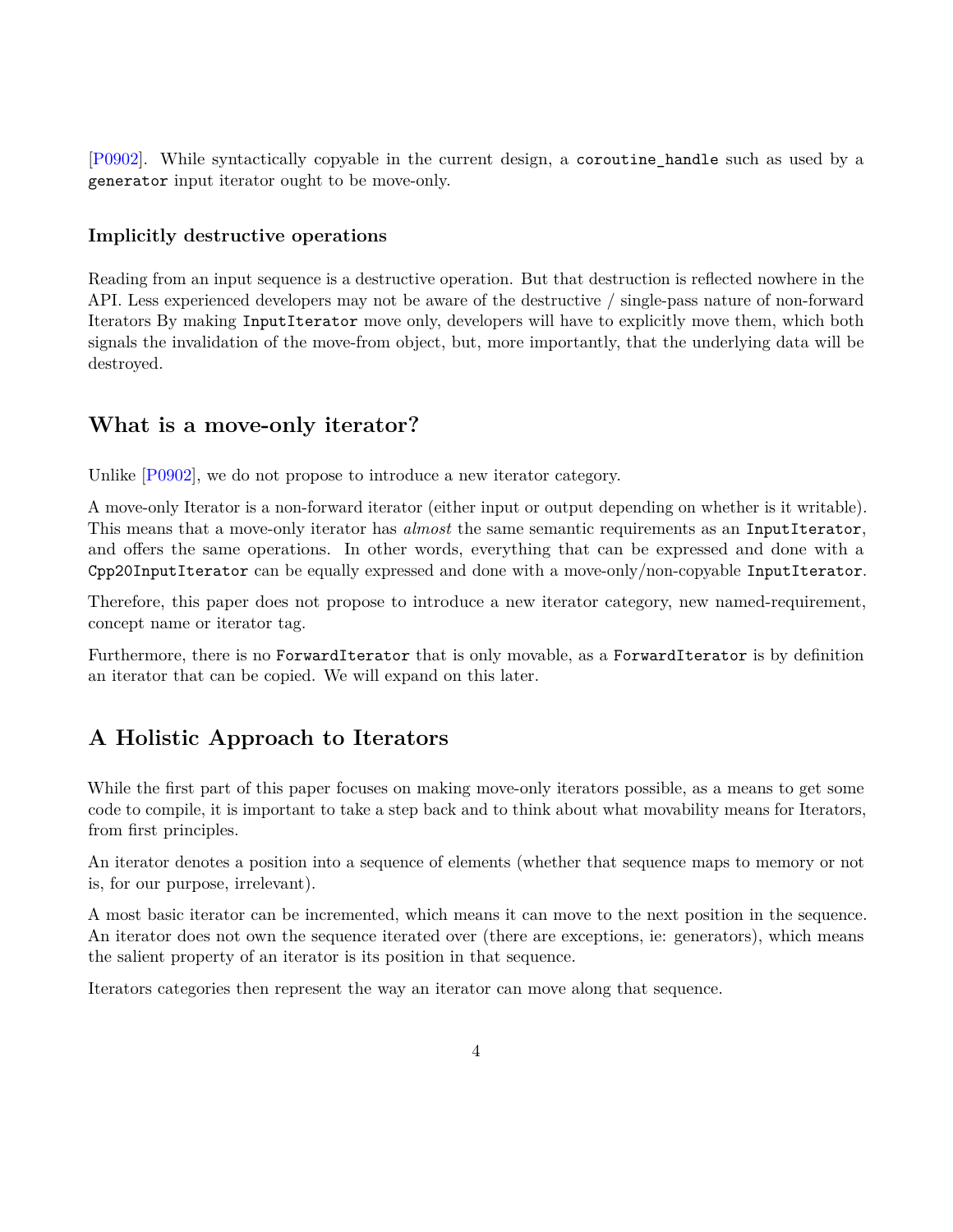- Input and FordwardIterator: sequentially, one direction
- BidirectionalIterator: sequentially, both directions
- RandomAccess: both directions in  $O(1)$

ContiguousIterator is an optimization of RandomAccessIterator specific to the C++ memory model that further, constrain the underlying sequence to be laid out contiguously in memory.

Stepanov theorized an additional category, "Index iterator", which has O(1) access but in a single direction.

Further work was made on iterator categories, notably the Boost.Iterator library focused on separating traversal (how the iterator moves along the sequence) from access (whether dereferencing an iterator allows the pointed element to be read, written or both). While a very interesting concept, it falls outside the scope of this paper. Just keep in mind that everything that applies to non-forward InputIterator usually applies to OutputIterator - which are always non-Forward, the standard lacking that symmetry between read access and write access.

However, focusing on traversal, the set of iterators categories is actually rather closed, there are only so many ways a sequence can be traversed. An important point of Stepanov design is that each category is a refinement of the preceding one. RandomAccessIterator is a BidirectionalIterator which in turn is a ForwardIterator. Every algorithm applicable to a ForwardIterator can be equally applied to a BidirectionalIterator, etc.

So, what separates InputIterator from ForwardIterator if they are both "forward" in that they can both traverse a sequence in one direction?

ForwardIterator is defined as being "multi-pass". Meaning it can traverse a sequence multiple times. That, in turn, implies ForwardIterator is copyable, because if a sequence can be traversed multiple times, it can also be traversed multiple times at the same time and therefore there can be multiple ForwardIterator pointing at different elements in the sequence. ForwardIterator is also always EqualityComparable. Two ForwardIterator compare equal if they point to the same elements in the sequence (remember, that in the general case, the position of an iterator in a sequence is its sole salient property). And so ForwardIterator, being both EqualityComparable and Copyable is Regular.

The standard defines the "multi pass" guarantee by stating:  $>a == b$  implies  $++a == ++b >$  Given X is a pointer type or the expression  $(void)++X(a)$ , *a is equivalent to the expression* a.

In other words: Two identical objects to which is applied the same transformation are identical.

Copying a FordwardIterator copies the salient properties of that value and incrementing it does not modify the underlying sequence. So ForwardIterator is required to be a regular type behaving like a regular type.

Which bring us to InputIterator. InputIterator is a "single pass" iterator. The underlying sequence can on only be traversed once. The existence of an Iterator at the nth position in the sequence implies there can be no valid iterator at the position n-1 in that same sequence.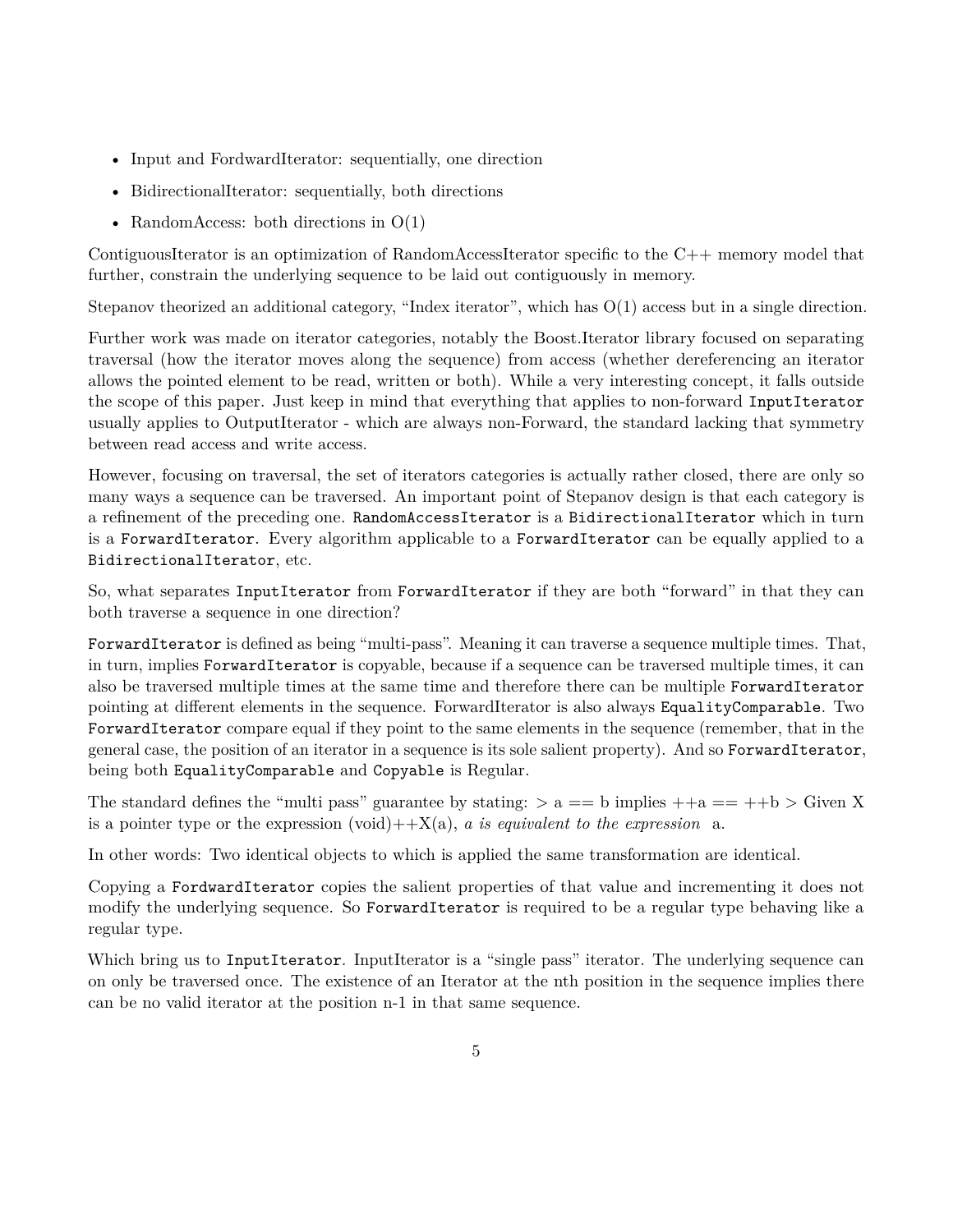```
//Given an InputIterator a
auto b = a; a++;
b; // is invalid.
```
However, remember that the sole salient property of an iterator is its distance to the start of the sequence. Incrementing an iterator only mutates that property (again, conceptually, independently of implementation). And the only operation that mutates that property is the increment operation (which Stepanov calls successor).

This implies that as a non-forward iterator moves from one element of the sequence to the next, that element is destroyed.

All of this is well known and is basically rephrasing "Input iterators are single pass".

An important point to make is that how an iterator can traverse a sequence is derived from the nature of the sequence rather than from the iterator itself. The point could be made that there is no such thing as an "Input iterator" Or a "Forward Iterator" because what we really mean is "Iterator over an Input Sequence" or "Iterator over a Forward Sequence".

This is saying that, to be able to reason properly about iterators and traversal, we must assume that the iterator type associated with a sequence is the most specialized possible for that sequence.

The problem is, of course, that we do not have, in the general case, a more meaningful way to express the traversability of a sequence than by defining what type of iterator is used to iterate over it.

It is then the responsibility of the developer providing the sequence to define the most appropriate – the most specialized – iterator category for that sequence.

In practice, because InputIterator and ForwardIterator are syntactically identical and because of the single-pass / multi-passes guarantees are poorly taught, it is common for iterators to be mis-categorized. Other iterator categories do not have these problems as each subsequent refining category adds syntax requirements: BidirectionalIiterator require decrement operators, RandomAccessIterator has further requirements.

But then, is there a set of operations and semantic requirements, translating to actual  $C++$  syntax, that could allow for InputIterator to be easily distinguished from each other? Can we avoid requiring a tag system? Is there a defining operation that distinguishes InputIterator from ForwardIterator in such a way that it would both not require an explicit category tagging while at the same time offering a better understanding of iterator categories as well as a less surprising and safer API for non-forward iterators?

In fact, there is. We established that ForwardIterators are semantically copyable, while InputIterators are not. So the requirement that promotes an InputIterator into a ForwardIterator is indeed copyability - which translate in  $C++$  to a copy constructor. We can, therefore, consider that, in the absence of a tag, all non-copyable iterators are InputIterator, while all copyable iterators are ForwardIterator.

This model, however, deviates slightly from Stepanov's work and LegacyInputIterator: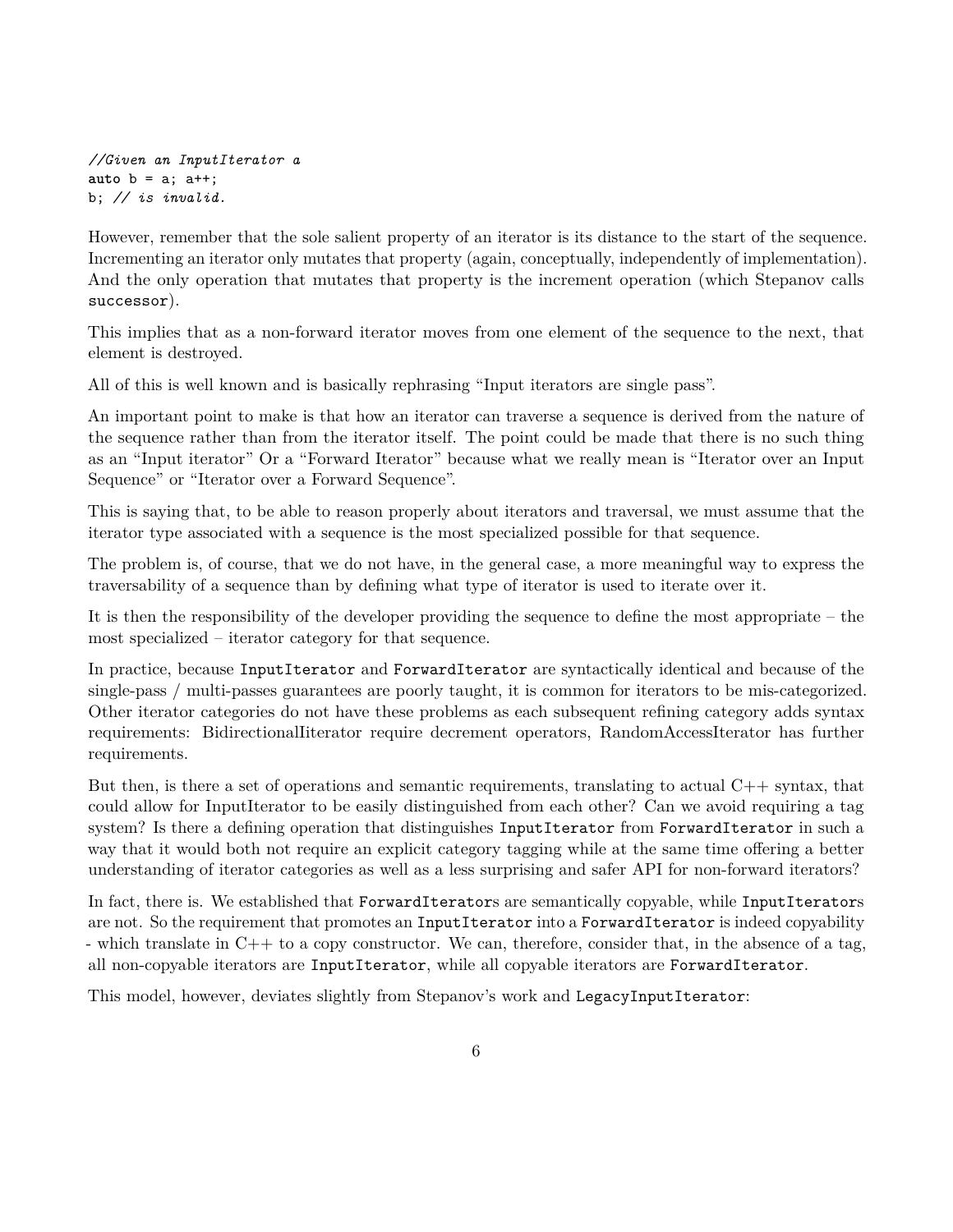Copying a LegacyInputIterator does not invalidate either copy. In fact, it is quite valid to deference multiple copies of a LegacyInputIterator.

Elements Of Programming has the notion of Regular types (and in Stepanov's work all Iterators are regular), but also the notion of regular transformations (aka pure functions) - which, given the same input, always give the same output. Given a ForwardIterator fi, there is a successor function returning an incremented copy of fi such as sucessor(fi) == sucessor(fi). In C++, that regular sucessor function is ForwardIterator::operator++(int);, in that (it++) == (it++) for any given ForwardIterator.

For InputIterator, Stepanov specifies that the successor is a pseudo transformation or a non-regular transformation that look like a regular one. And therein lies the rub.

Like a pointer, InputIterator is Regular, up until the point a transformation of an instance affects all copies.

```
InputIterator i = /*...*/
*i //ok
auto a = i //ok
*i //ok
i++; // a now invalid
```
This design accurately models the nature of iterators. Because an iterator represents a position in a sequence, it is natural that multiple iterators could point to the same position. After one copy is incremented, in Stepanov's model, other copies are in a partially formed state and cannot be used (but they can be assigned to, or destroyed).

Let's consider the case where we move from an iterator instead of copying it.

```
InputIterator i = /*...*/
*i //ok
auto a = move(i); //ok
*i; //invalid
a++; //ok
i++; //invalid
```
Moving from an iterator invalidates it early, albeit artificially. As per standard, the moved-from iterator is in a valid, but unspecified state, and cannot be used (but can be assigned to, or destroyed). Notice the similarity between "a valid, but unspecified state" and "a partially formed state".

The difference is slim. Notably, both models are equally expressive. References can be used, should multiple names be necessary. In Stepanov's model iterators are made invalid by the natural mutation of the sequence upon increment rather than by artificially preventing multiple copies.

The second model in which the iterator is moved from, the one we think should be the default way to handle non-forward iterators, is however a much better fit for the C++ model, and offers much stronger guarantees to both the human developer as well as static analysis tools.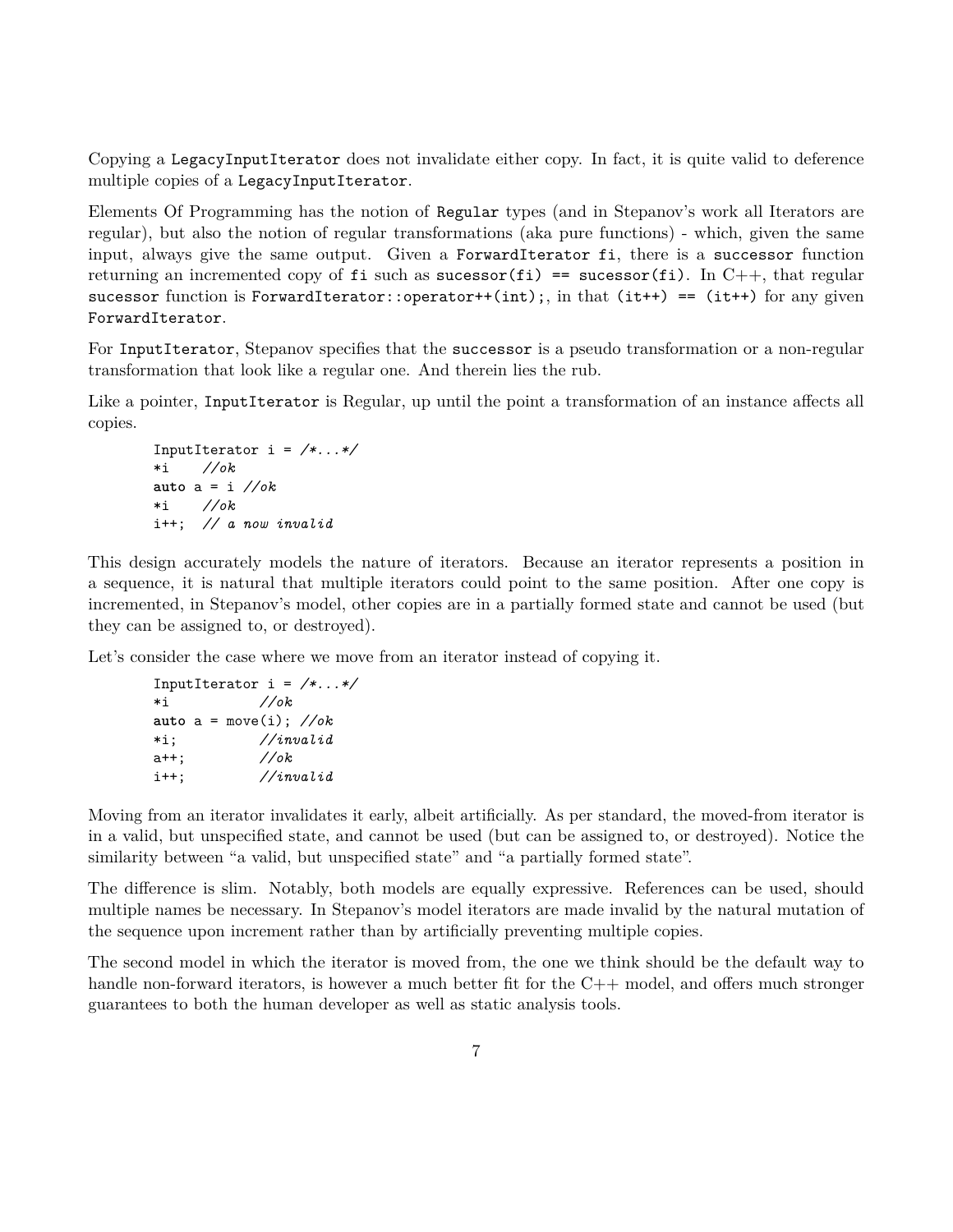In the "increment invalidates" model, objects are spiritually moved-from at a distance, which neither the theory of special relativity nor the C++ memory, model are equipped to handle. This makes it hard for tools to detect invalid uses - although it might become possible with better tools (See Herb Sutter's CppCon2018 talk). But most concerning, there is no way for a developer to know that the iterators are entangled.

```
auto i = troubles.begin();
auto schrodingers_iterator = i;
i++;
auto nasal_demon = *schrodingers_iterator;
```
The code above might be perfectly fine. Indeed whether it is well defined or not depends on whether the iterator return by troubles.begin(); is forward or not. It is undecidable in these 4 lines of slide-code. It is not much more obvious in a complex program that may pass iterators to other functions or store them in containers, etc. There are, after all, no theoretical limits to the distance in time and space over which entanglement perdures.

Even worse, should the type of troubles.begin(); be changed from Forward to Input, the code would change from perfectly fine to UB, with no warning.

Moving non-forward iterators, therefore, better expresses intent, is safer and less surprising. Move-only non-forward Iterators also express the destructive nature of incrementation and give a better sense of the difference between InputIterator and ForwardIterator.

### **An Holistic Approach to Iterator Tags and Iterator Concepts**

Missing the notion of movability  $pre-c++11$  and lacking concepts, LegacyIterators are syntactically distinguished by tags. a LegacyInputIterator is one which has an input\_iterator\_tag tag, while a LegacyForwardIterator is one which has a forward iterator tag tag. This creates a sort of circular, self-referential definition. This has carried over to the Iterator concepts definitions.

Iterators concepts then :

- Have semantic requirements not expressed through syntax and therefore not enforceable at compile time
- Need syntax to artificially subscribe to the correct, most refined concept

Of course, it is not always possible to express all of a type's semantic requirements through syntax, and in some cases, tags are an unfortunate necessity. However, they should be the mechanism of last recourse, and whenever possible, the semantic requirements should be reflected in the syntax. The idea is that hidden requirements not expressed as code lead to easier-to-misuse types, which inevitably translates to runtime bugs. **Ultimately, requirements that can neither be checked at compile time (concepts) or runtime (contracts) are bound to be ignored**. Rooted in the belief that not all birds quack like a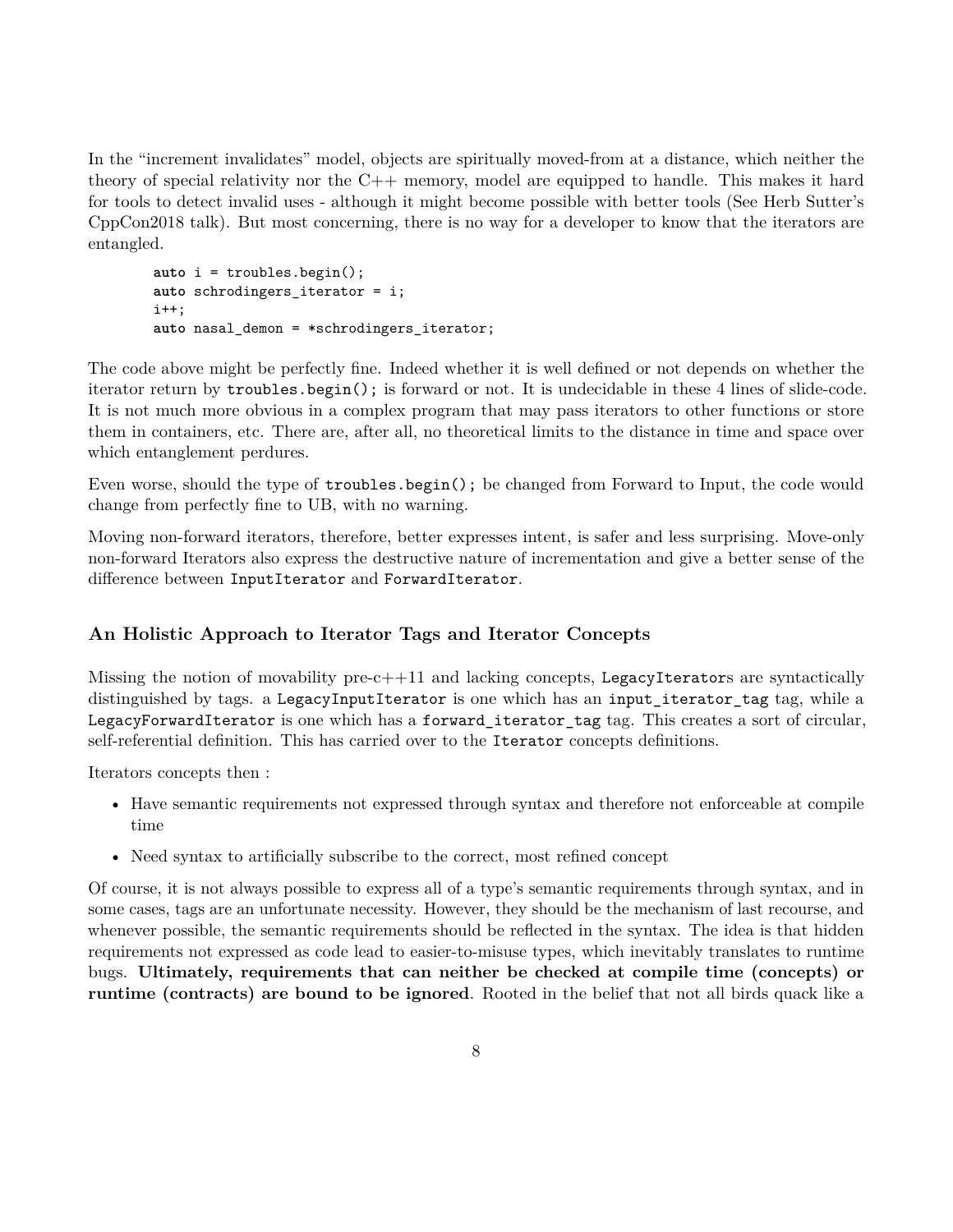duck, this proposal leverages meaningful syntactic requirements to increase the type safety of the iterator taxonomy.

In the case of iterators, all requirements of all iterators categories can be expressed syntactically:

```
template <class I> concept bool InputIterator =
Readable<I> &&
Iterator<I> ;
template <class I> concept bool ForwardIterator =
InputIterator<I> &&
Copyable<I> &&
EqualityComparable<I>;
template <class I> concept bool BidirectionalIterator =
ForwardIterator<I> &&
Decrementable<I>;
template <class I> concept bool RandomAccessIterator =
BidirectionalIterator<I> &&
RandomAccessIncrementable<I>;
```
This is of course simplified but shows that each iterator category subsumes the last and adds a single, cohesive set of requirement enforceable at compile-time. In this design, there is no risk of a type satisfying the wrong concept because of a poorly chosen tag.

#### **Tags as an opt-in opt-out mechanism**

Iterators concepts already support semantic-only checking of iterator requirements for types that do not define either iterator category or iterator concept. Currently, this machinery will identify categories from ForwardIterator to RandomAccessIterator. With this proposal, non-copyable tagless types that otherwise meet the requirements of InputIterator be correctly identified as non-forward InputIterator, which is always the correct assumption. Copyable tagless iterators will remain categorized as ForwardIterator by that machinery.

# **Q/A**

#### **Non-regular iterators, really?**

This proposal advocates for Non-Regular Iterators, and weakens WeaklyIncrementable requirements to that effect. Non-Regularity is best avoided, so this might feel like going backward.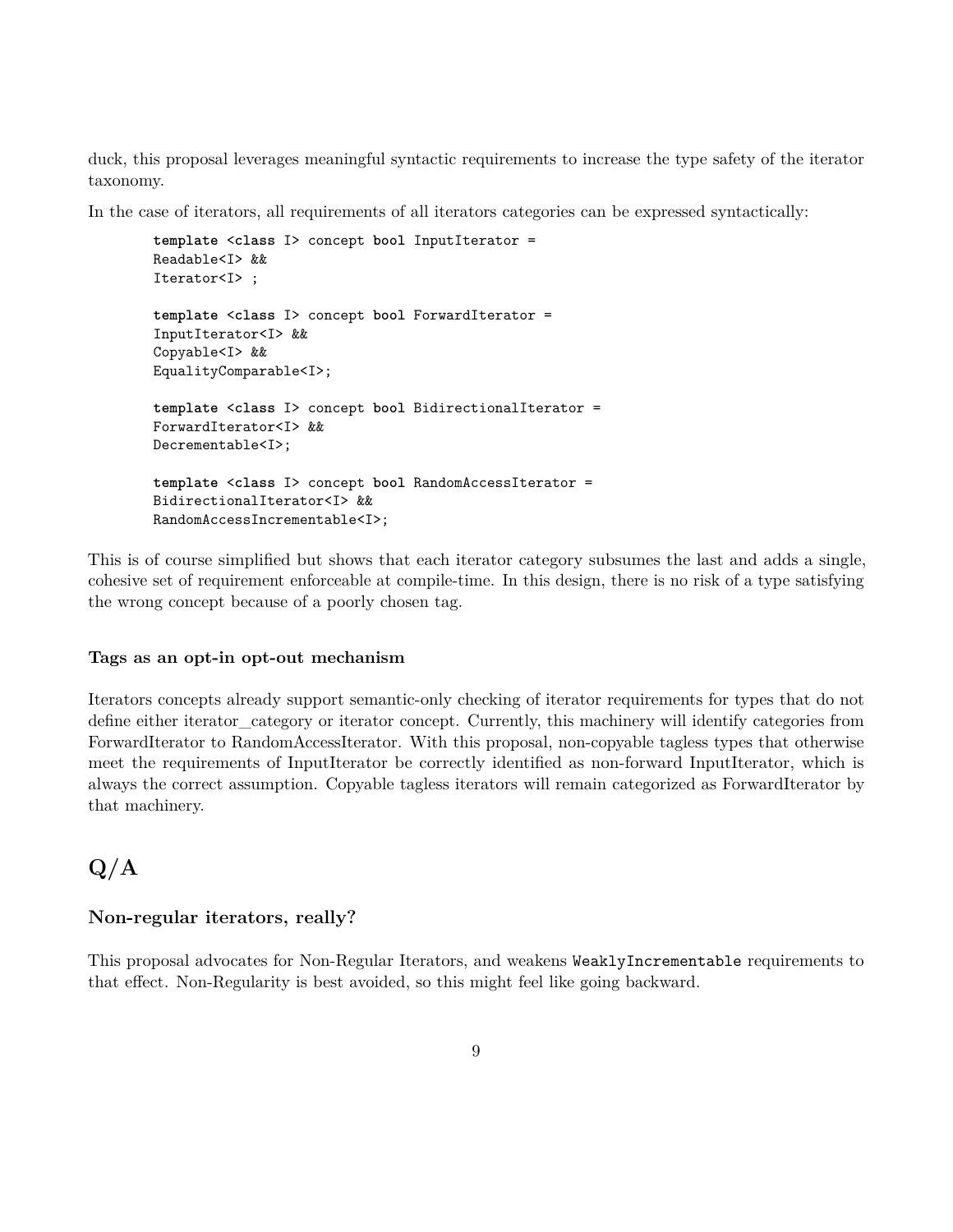However, **non-regular types are easier to reason about than types that just pretend to be regular**. Because InputIterator is meant to iterate over a non-regular sequence, it is not regular (whether we like it or not), and the best we can do is make sure the syntax matches the semantic. It would be accurate to say that InputIterator is locally regular, but this doesn't help much in the context of the c++ memory model. This paper is in part motivated by the conviction that exposing **a false sense of (Semi-)regularity is much more detrimental to code robustness than non-regularity**.

#### **What about Equality of Input Iterators?**

A first, misguided, version of this paper attempted to prevent comparability of types meeting the InputIterator requirements. InputIterator should, in general, not be EqualityComparable, since they cannot be copied and a fundamental idea in Stepanov's teachings is that copy and equality are two sides of the same coin.

However, preventing Equality requires dramatic changes to the design and the author was reminded that negative-requirements are in general a terrible idea.

Early feedback suggested a desire to be able to compare non-forward iterators. Consider the following:

```
auto a = stream.begin();
auto b = stream.begin();
if(a == b) {
}
```
This code will inevitably lead to suffering at some point. However, we cannot prevent people from constructing multiple non-forward iterators, and these iterators will compare equal until one of them invalidate the other.

Two non-forward iterators compare equal if-and-only-if they point to the same position of the same sequence (and only one such position can be referred to at any given time).

Allowing EqualityComparable on non-forward iterators also simplify the interoperability of std:: and ranges:: iterators. However, the author would like to recommend that all future non-forward iterators introduced in the standard be *not* EqualityComparable. Instead, non-forward iterator should compare to a Sentinel, which is a much better model. common iterator can be used to ease migration and interoperability.

#### **But. . . Moved-from objects are still objects!**

Sure, moving-from leaves a trail of objects in an unspecified state. However, it is much more easy for tools and humans alike to understand that moved-from objects should not be used, and in fact, all majors compilers can warn about these patterns. We think that for the case at hand, focusing on the proper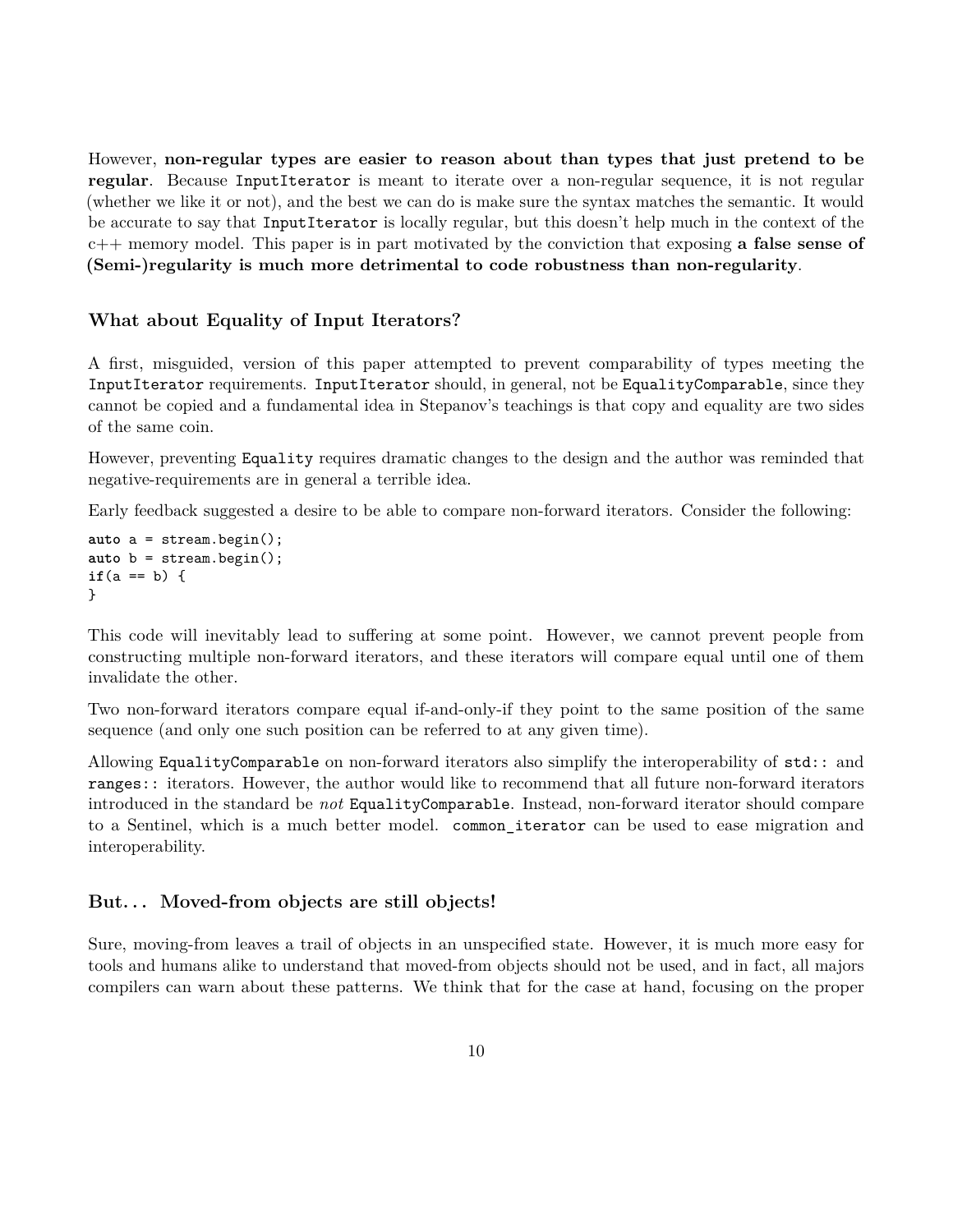handling of values – as opposed to objects – is a sufficient approximation to reduce the potential for iterators misuse while not weakening the stronger mathematical underpinning of the STL.

#### **Does iterators default-constructability needs revisiting?**

Default-constructability of iterator seems to have been added, removed and added back to the Ranges TS and the One Ranges Proposal several times. To the best of my knowledge, this was done for the sake of Semiregularity. Given that this proposal strikes semi-regularity, should this question be revisited?

The authors want to point out that default-constructed iterators are almost never in a specified state and are almost always unsafe to use. Moreover, DefaultConstructible is not a requirement of any algorithm using ranges and ultimately, we think enforcing DefaultConstructibility weakens the better Sentinel model introduced by ranges.

## **What about [\[P0902\]](#page-31-0)?**

Andrew Hunter's "Move-only iterators" paper proposes a design to introduce Move-Only iterators in the taxonomy of LegacyIterator. However, this design does not offer a solution to use these moveonly iterators with existing algorithms, limiting their usefulness. The iterators proposed by P0902 are additionally EqualityComparable. The advantage of that is that they are compatible with algorithms designed with C++17 downward. That's, however, a potential source of bugs and confusion.

However, if LEWG feels strongly about a solution compatible with existing algorithms it would be possible to relax the requirements of concerned algorithms to accept move-only iterators. along with the introduction of a new move\_iterator\_tag trait.

Such algorithms would then be compatible with types satisfying InputIterator (as proposed by this paper) through a common\_iterator adaptor.

If proven with enough confidence that requirements of existing algorithms in the std namespace can be relaxed to handle move-only iterator, the necessary modifications can be applied in a subsequent standard version.

So while there would definitively be value in supporting move-only iterators everywhere it makes sense, and the potential for breakage is relatively low, we do not propose it for lack of visibility on the consequences of such changes.

### **Why do you want to take my Copyable InputIterators away from me, I like them?!**

We do not propose anything of the sort. But, we propose that

• Any InputIterator that happens to be Copyable is also a ForwardIterator.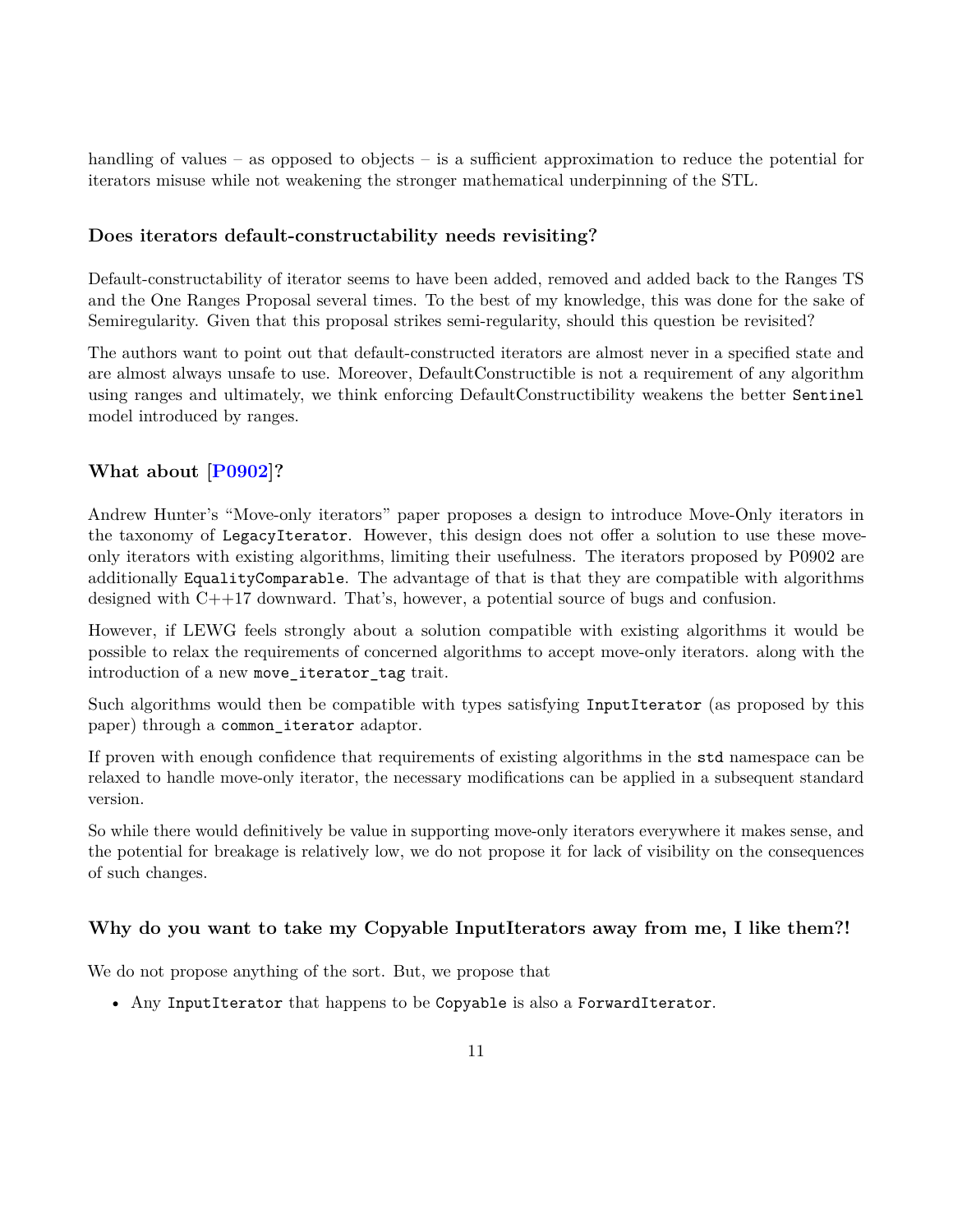• It remains possible to opt-out of that behavior by defining iterator\_concept to be input\_ iterator\_tag.

| Non-copyable Iterator                                                                                               | Copyable Iterator                                                                                  | Copyable Iterator with a tag                                                                                        |
|---------------------------------------------------------------------------------------------------------------------|----------------------------------------------------------------------------------------------------|---------------------------------------------------------------------------------------------------------------------|
| struct It {<br>It $(It \&\&) =$ default;<br>It (const It $\&)$ = delete;<br>//                                      | struct It {<br>It (const It $\&)$ = default;<br>1/                                                 | struct It {<br>It (const It $\&)$ = default;<br>using iterator_concept = input_iterator_tag;<br>1/                  |
| static assert (InputIterator $\langle$ It $\rangle$ );<br>static_assert (!ForwardIterator $\langle$ It $\rangle$ ); | static_assert(InputIterator $\langle$ It $\rangle$ );<br>$static\_assert(ForwardIterator < It>)$ ; | static assert (InputIterator $\langle$ It $\rangle$ );<br>static_assert (!ForwardIterator $\langle$ It $\rangle$ ); |

#### **Will this break existing code ?!**

We want to reiterate(!) that all the changes proposed in this paper are only applicable to concepts, types, and requirements that were added to the standard by the Ranges proposal. They do not, in any way, impact code depending on types, requirements or algorithms as defined by the  $C++17$  standard

#### **Won't that implicit categorization lead to miss-categorization?**

The only valid use cases for InputIterator are streams or other input devices, and iterators that own a non-copyable generator. Most views and iterators are Forward. It turns out that C++ types are Copyable by default, therefore, Iterators will be categorized as ForwardIterator by default, which is correct in most cases.

This proposal is also a teaching opportunity because the nature of InputIterator is often poorly understood and misconstrued. We suspect that these tweaks to the taxonomy of Iterator will make them easier to teach.

#### **Post Increment on non-copyable iterators**

Post-incrementing move-only iterators would obviously be incorrect. However, a satisfying solution was offered by [\[P0541\]](#page-31-1)

# **Implementation experience**

We validated the design in cmstl2. However, cmcstl2 deviates from the Working Draft as it doesn't have the same Deep Integration system and therefore lacks the ITER\_CONCEPT machinery. Furthermore, we have not yet completed this work. Some algorithms, like count, proved to require specialization for InputIterator because of implementation specific details.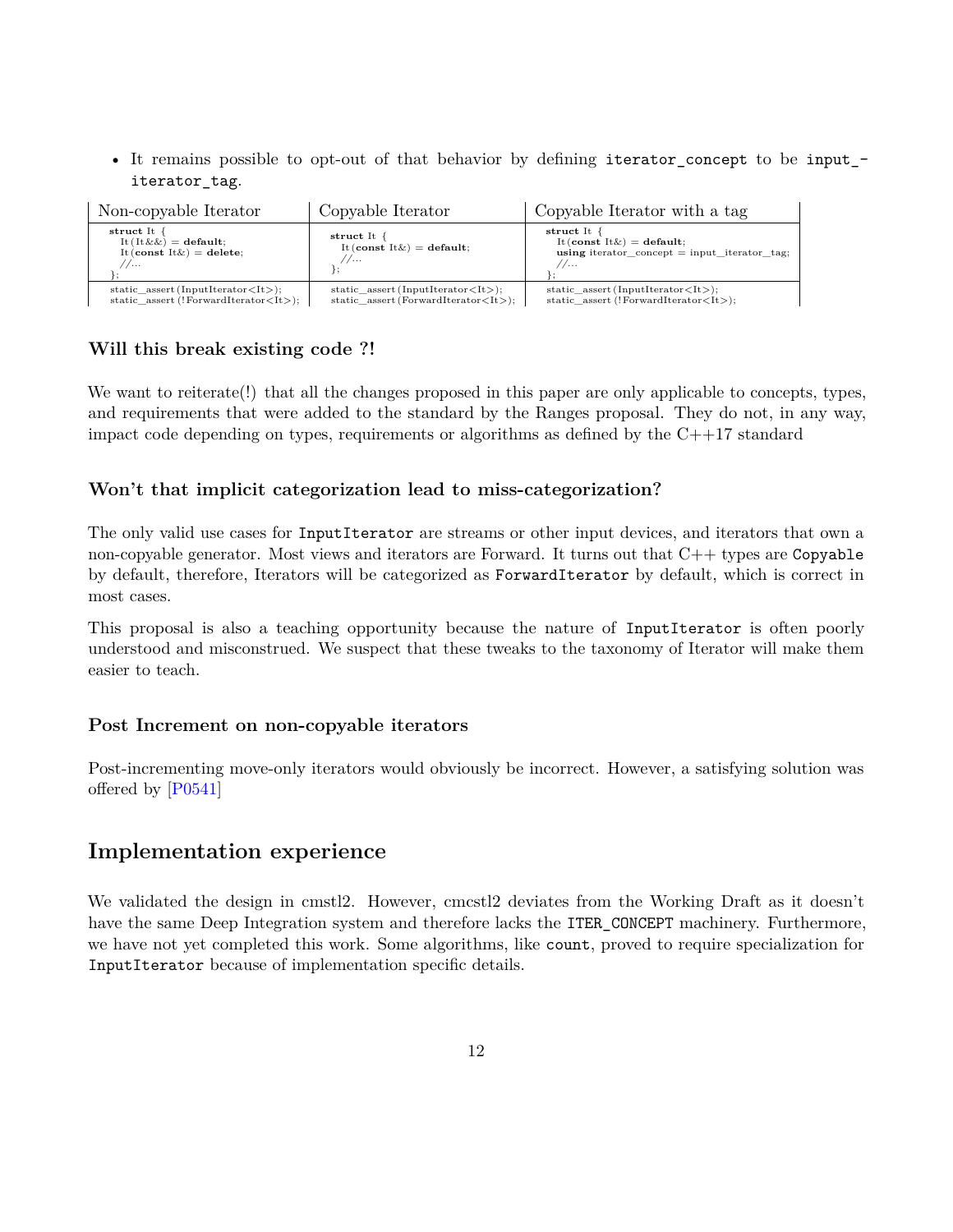#### **Acknowledgments**

The authors like to thank Connor Waters, Tony Van Eerd, Eric Niebler, Casey Carter, Christopher Di Bella, Sean Parent and Arthur O'Dwyer who gave tremendously helpful feedbacks during the writing of this paper.

# **Wording**

Wording is relative to [\[N4820\]](#page-31-2).

**?**

**Iterator concepts iterator.concepts** 

#### **? Concept WeaklyIncrementable [iterator.concept.winc]**

The WeaklyIncrementable concept specifies the requirements on types that can be incremented with the pre- and post-increment operators. The increment operations are not required to be equality-preserving, nor is the type required to be EqualityComparable.

```
template<class I>
concept WeaklyIncrementable =
Semiregular DefaultConstructible<I> && Movable<I> &&
requires(I i) {
        typename iter_difference_t<I>;
        requires SignedIntegral<iter_difference_t<I>>;
        { ++i } -> Same<I&>; // not required to be equality-preserving
        i++; // not required to be equality-preserving
};
```
Let i be an object of type I. When i is in the domain of both pre- and post-increment, i is said to be *incrementable*. I models WeaklyIncrementable<I> only if

- The expressions  $++i$  and  $i++$  have the same domain.
- If i is incrementable, then both ++i and i++ advance i to the next element.
- If i is incrementable, then  $addressof(+i)$  is equal to  $addressof(i)$ .

[ *Note:* For WeaklyIncrementable types, a equals b does not imply that ++a equals ++b. (Equality does not guarantee the substitution property or referential transparency.) Algorithms on weakly incrementable types should never attempt to pass through the same incrementable value twice. They should be single-pass algorithms. These algorithms can be used with istreams as the source of the input data through the istream\_iterator class template. *— end note* ]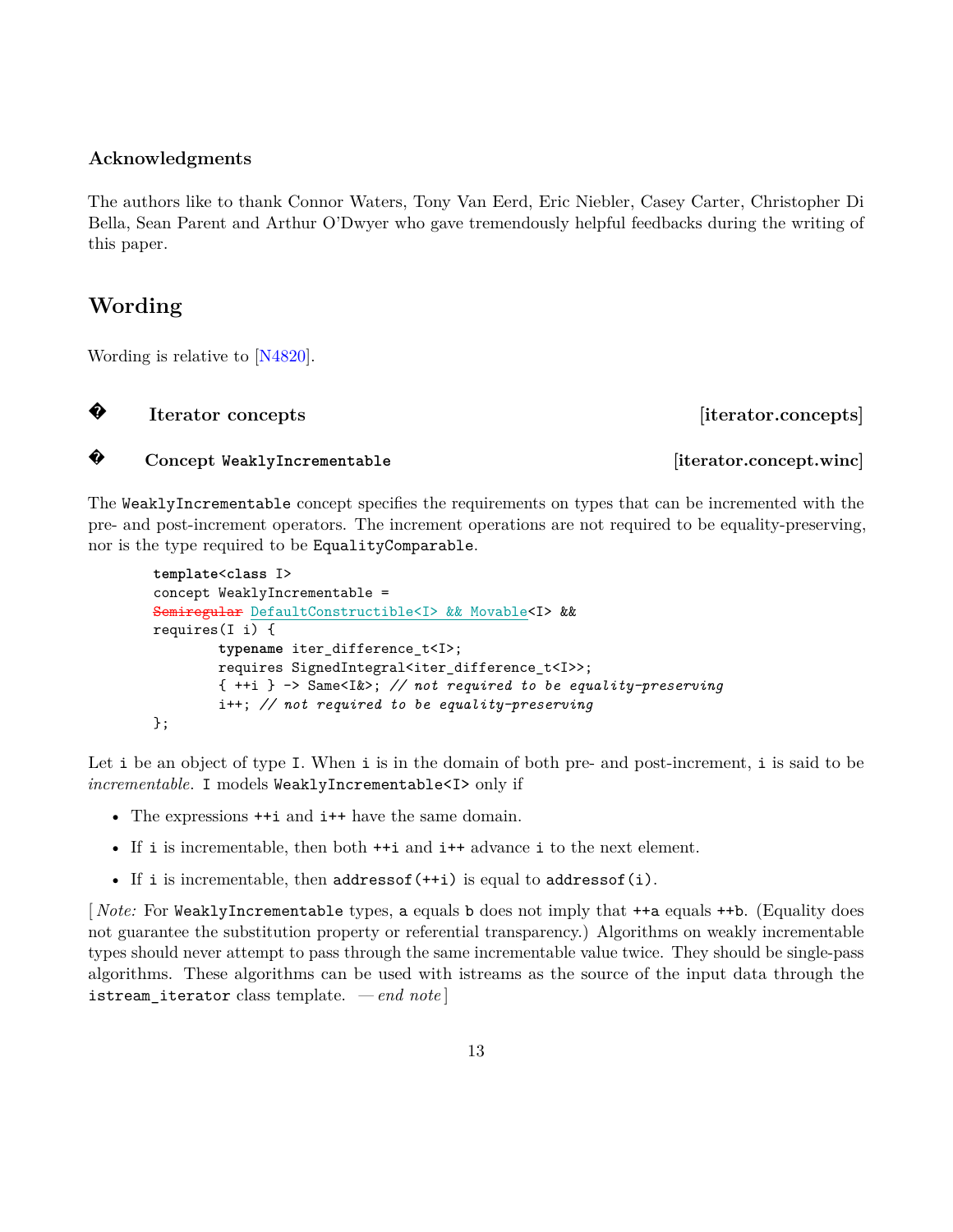#### **? Concept** Incrementable **and incrementable concept.inc**

The Incrementable concept specifies requirements on types that can be incremented with the pre- and post-increment operators. The increment operations are required to be equality-preserving, and the type is required to be EqualityComparable. [ *Note:* This supersedes the annotations on the increment expressions in the definition of WeaklyIncrementable. *— end note* ]

```
template<class I>
concept Incrementable =
Regular<I> &&
WeaklyIncrementable<I> &&
requires(I i) {
        \{ i++ \} \rightarrow Same<I>;
};
```
Let a and b be incrementable objects of type I. I models Incrementable only if

- If bool( $a == b$ ) then bool( $a++ == b$ ).
- If bool(a == b) then bool(((void)a++, a) == ++b).

[*Note:* The requirement that a equals b implies  $++a$  equals  $++b$  (which is not true for weakly incrementable types) allows the use of multi-pass one-directional algorithms with types that model Incrementable. *— end note* ]

### **?**

#### **Concept Iterator** *concept Iterator literator.concept.iterator*

The Iterator concept forms the basis of the iterator concept taxonomy; every iterator models Iterator. This concept specifies operations for dereferencing and incrementing an iterator. Most algorithms will require additional operations to compare iterators with sentinels, to read or write values, or to provide a richer set of iterator movements (**??**, **??**, **??**).

```
template<class I>
concept Iterator =
requires(I i) {
        { *i } -> can-reference ;
} &&
WeaklyIncrementable<I>;
```
[ *Note:* Unlike the *Cpp17Iterator* requirements, the Iterator concept does not require copyability. *— end note* ]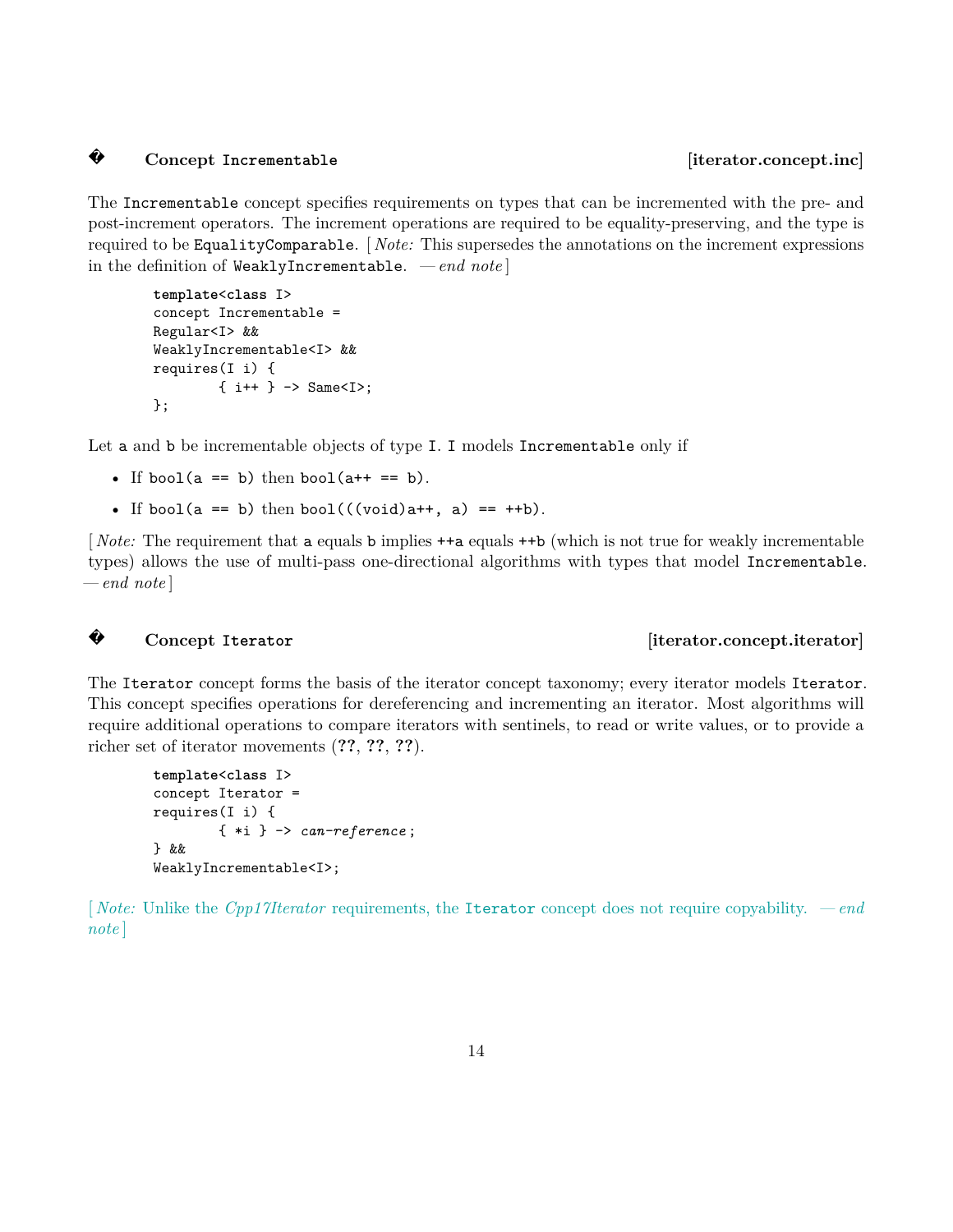### **?**

#### **Concept ForwardIterator [iterator.concept.forward]**

The ForwardIterator concept adds copyability, equality comparison and the multi-pass guarantee, specified below.

```
template<class I>
concept ForwardIterator =
InputIterator<I> &&
DerivedFrom<ITER_CONCEPT(I), forward_iterator_tag> &&
Incrementable<I> &&
Sentinel<I, I>;
```
The domain of == for forward iterators is that of iterators over the same underlying sequence. However, value-initialized iterators of the same type may be compared and shall compare equal to other valueinitialized iterators of the same type. [ *Note:* Value-initialized iterators behave as if they refer past the end of the same empty sequence. *— end note* ]

Pointers and references obtained from a forward iterator into a range [i, s) shall remain valid while [i, s) continues to denote a range.

Two dereferenceable iterators a and b of type X offer the *multi-pass guarantee* if:

- $a == b$  implies  $++a == ++b$  and
- The expression  $((void) [](X x){+x};(a), *a)$  is equivalent to the expression  $*a$ .

[ *Note:* The requirement that a == b implies ++a == ++b and the removal of the restrictions on the number of assignments through a mutable iterator (which applies to output iterators) allow the use of multi-pass one-directional algorithms with forward iterators. *— end note* ]

#### **?Iterator primitives** [iterator.primitives]

#### **?**

Since only random access iterators provide + and - operators, the library provides two function templates advance and distance. These function templates use + and - for random access iterators (and are, therefore, constant time for them); for input, forward and bidirectional iterators they use ++ to provide linear time implementations.

**template**<**class** InputIterator, **class** Distance> constexpr **void** advance(InputIterator& i, Distance n);

*Expects:* n is negative only for bidirectional iterators.

*Effects:* Increments i by n if n is non-negative, and decrements i by -n otherwise.

#### **Iterator operations** [iterator.operations]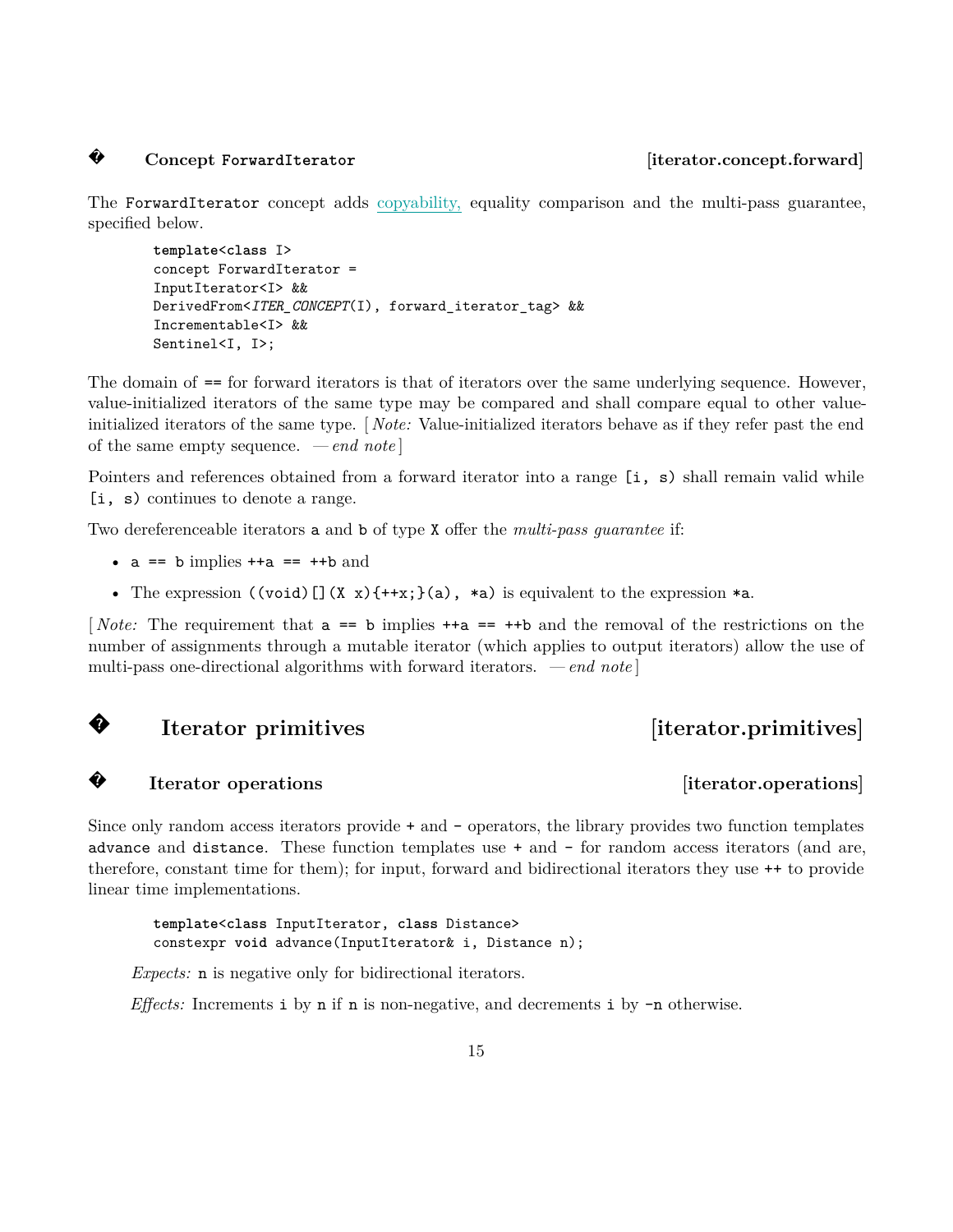```
template<class InputIterator>
constexpr typename iterator_traits<InputIterator>::difference_type
distance(InputIterator first, InputIterator last);
```
*Expects:* last is reachable from first, or InputIterator meets the *Cpp17RandomAccessIterator* requirements and first is reachable from last.

*Effects:* If InputIterator meets the *Cpp17RandomAccessIterator* requirements, returns (last first); otherwise, returns the number of increments needed to get from first to last.

```
template<class InputIterator>
constexpr InputIterator next(InputIterator x,
typename iterator_traits<InputIterator>::difference_type n = 1);
```
*Effects:* Equivalent to: advance(x, n); return x;

```
template<class BidirectionalIterator>
constexpr BidirectionalIterator prev(BidirectionalIterator x,
typename iterator_traits<BidirectionalIterator>::difference_type n = 1);
```

```
Effects: Equivalent to: advance(x, -n); return x;
```

```
?Range iterator operations [range.iter.ops]
```

```
?
```
**ranges::next [range.iter.op.next]**

```
template<Iterator I>
constexpr I ranges::next(I x);
```
*Effects:* Equivalent to: ++x; return x;

```
template<Iterator I>
constexpr I ranges::next(I x, iter difference t<I> n);
```
*Effects:* Equivalent to: ranges::advance(x, n); return x;

**template**<Iterator I, Sentinel<I> S> constexpr I ranges::next(I x, S bound);

*Effects:* Equivalent to: ranges::advance(x, bound); return x;

**template**<Iterator I, Sentinel<I> S> constexpr I ranges::next(I x, iter\_difference\_t<I> n, S bound);

*Effects:* Equivalent to: ranges::advance(x, n, bound); return x;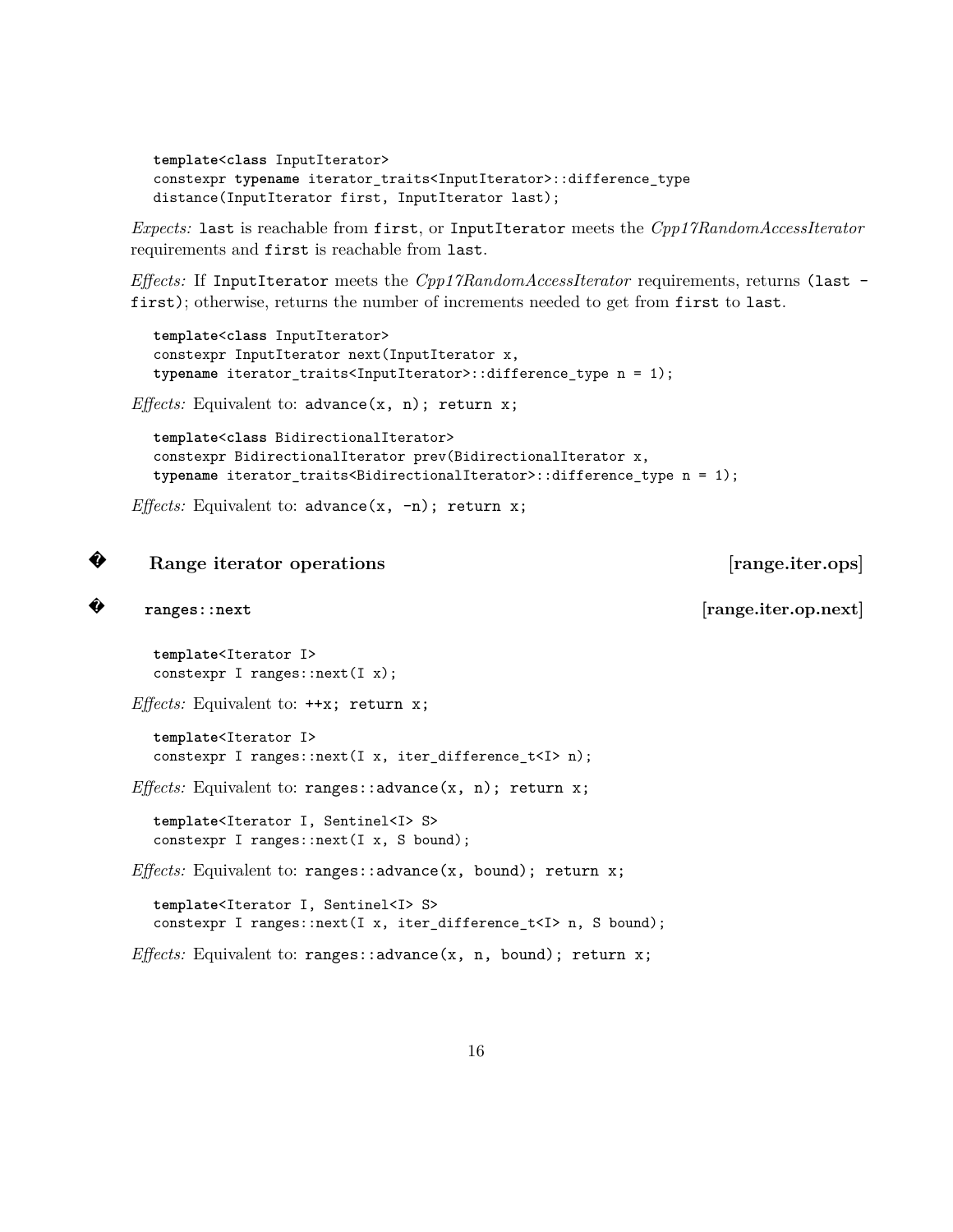#### **?**Move iterators and sentinels **contract in the sense of the sense in the sense of the sense of the sense in the sense of the sense in the sense of the sense of the sense in the sense of the sense of the sense of the sense o**

Class template move\_iterator is an iterator adaptor with the same behavior as the underlying iterator except that its indirection operator implicitly converts the value returned by the underlying iterator's indirection operator to an rvalue. Some generic algorithms can be called with move iterators to replace copying with moving.

[*Example:*

```
list<string> s;
// populate the list s
vector<string> v1(s.begin(), s.end()); // copies strings into v1
vector<string> v2(make_move_iterator(s.begin()),
make_move_iterator(s.end())); // moves strings into v2
```
*— end example* ]

**?**

```
Class template move_iterator [move.iterator]
namespace std {
        template<class Iterator>
        class move_iterator {
               public:
               using iterator_type = Iterator;
               using iterator_concept = input_iterator_tag;
               using iterator_category = see below ;
               using value_type = iter_value_t<Iterator>;
               using difference_type = iter_difference_t<Iterator>;
               using pointer = Iterator;
               using reference = iter\_rvalue\_reference\_t \leq Iterator;
               constexpr move_iterator();
               constexpr explicit move_iterator(Iterator i);
               template<class U> constexpr move_iterator(const move_iterator<U>& u);
               template<class U> constexpr move_iterator& operator=(const move_iterator<U>& u);
               constexpr iterator_type base() const &;
               constexpr iterator_type base() &&;
               constexpr reference operator*() const;
               constexpr move_iterator& operator++();
               constexpr auto operator++(int);
               constexpr move_iterator& operator--();
               constexpr move_iterator operator--(int);
```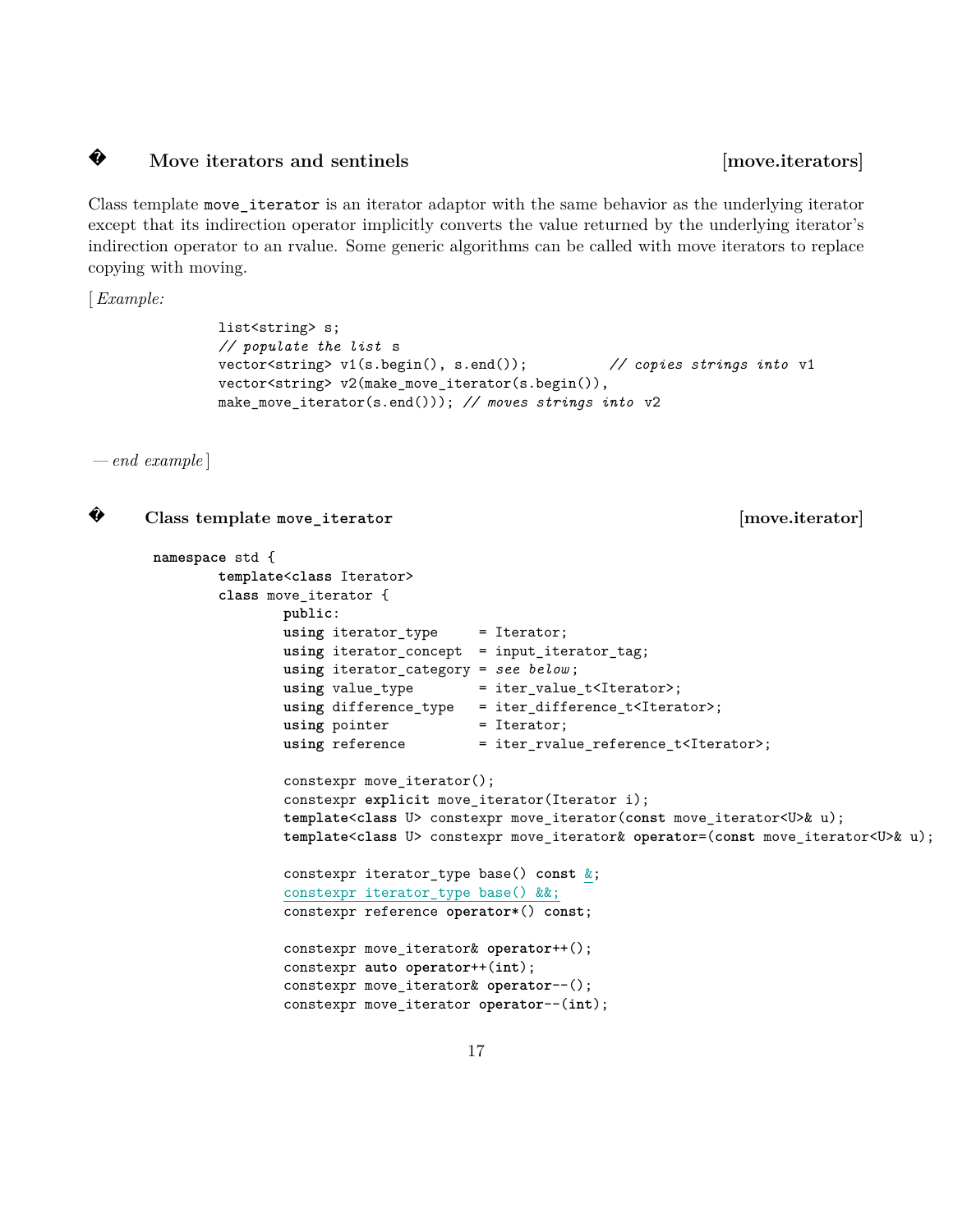```
constexpr move_iterator operator+(difference_type n) const;
        constexpr move_iterator& operator+=(difference_type n);
        constexpr move_iterator operator-(difference_type n) const;
        constexpr move_iterator& operator-=(difference_type n);
        constexpr reference operator[](difference_type n) const;
        template<Sentinel<Iterator> S>
        friend constexpr bool
        operator==(const move_iterator& x, const move_sentinel<S>& y);
        template<Sentinel<Iterator> S>
        friend constexpr bool
        operator==(const move_sentinel<S>& x, const move_iterator& y);
        template<Sentinel<Iterator> S>
        friend constexpr bool
        operator!=(const move_iterator& x, const move_sentinel<S>& y);
        template<Sentinel<Iterator> S>
        friend constexpr bool
        operator!=(const move_sentinel<S>& x, const move_iterator& y);
        template<SizedSentinel<Iterator> S>
        friend constexpr iter_difference_t<Iterator>
        operator-(const move_sentinel<S>& x, const move_iterator& y);
        template<SizedSentinel<Iterator> S>
        friend constexpr iter_difference_t<Iterator>
        operator-(const move_iterator& x, const move_sentinel<S>& y);
        friend constexpr iter_rvalue_reference_t<Iterator>
        iter_move(const move_iterator& i)
        noexcept(noexcept(ranges::iter_move(i.current)));
        template<IndirectlySwappable<Iterator> Iterator2>
        friend constexpr void
        iter_swap(const move_iterator& x, const move_iterator<Iterator2>& y)
        noexcept(noexcept(ranges::iter_swap(x.current, y.current)));
        private:
        Iterator current; // exposition only
};
```
The member *typedef-name* iterator\_category denotes

}

- random\_access\_iterator\_tag if the type iterator\_traits<Iterator>::iterator\_category models DerivedFrom<random\_access\_iterator\_tag>, and
- iterator\_traits<Iterator>::iterator\_category otherwise.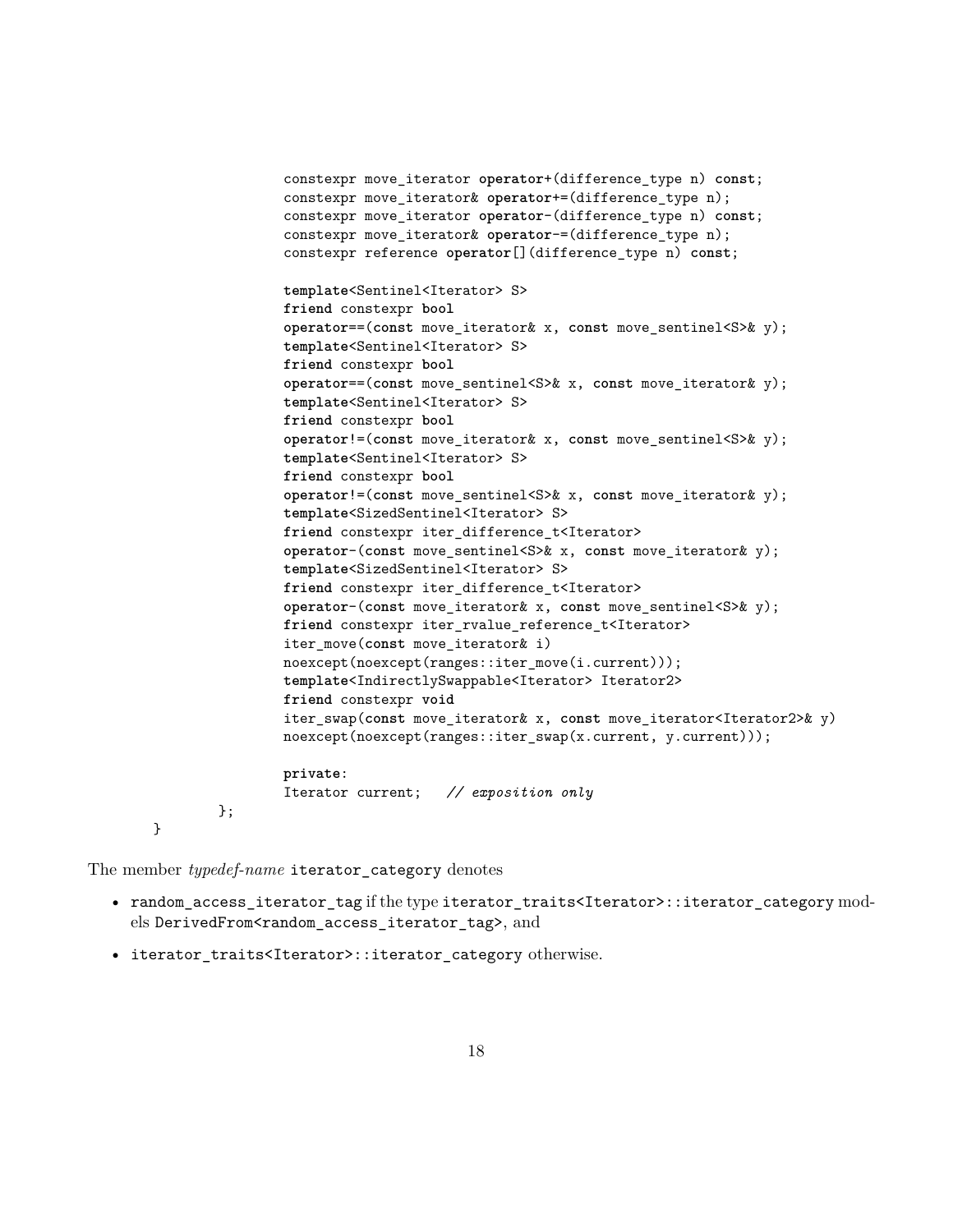## **?**

#### Requirements *Requirements*

The template parameter Iterator shall either meet the *Cpp17InputIterator* requirements or model InputIterator. Additionally, if any of the bidirectional traversal functions are instantiated, the template parameter shall either meet the *Cpp17BidirectionalIterator* requirements or model BidirectionalIterator. If any of the random access traversal functions are instantiated, the template parameter shall either meet the *Cpp17RandomAccessIterator* requirements or model RandomAccessIterator.

```
?
```
**Construction and assignment** [move.iter.cons]

constexpr move\_iterator();

*Effects:* Constructs a move\_iterator, value-initializing current. Iterator operations applied to the resulting iterator have defined behavior if and only if the corresponding operations are defined on a value-initialized iterator of type Iterator.

constexpr **explicit** move\_iterator(Iterator i);

*Effects:* Constructs a move\_iterator, initializing current with  $\pm$  std::move(i).

**template**<**class** U> constexpr move\_iterator(**const** move\_iterator<U>& u);

*Mandates:* U is convertible to Iterator.

*Effects:* Constructs a move\_iterator, initializing current with u.base().

**template**<**class** U> constexpr move\_iterator& **operator**=(**const** move\_iterator<U>& u);

*Mandates:* U is convertible to Iterator.

*Effects:* Assigns u.base() to current.

**?**

constexpr Iterator base() **const** &;

*Constraints:* Iterator satisfies CopyConstructible.

*Expects:* Iterator models CopyConstructible.

*Returns:* current.

constexpr Iterator base() &&;

**Conversion** [move.iter.op.conv]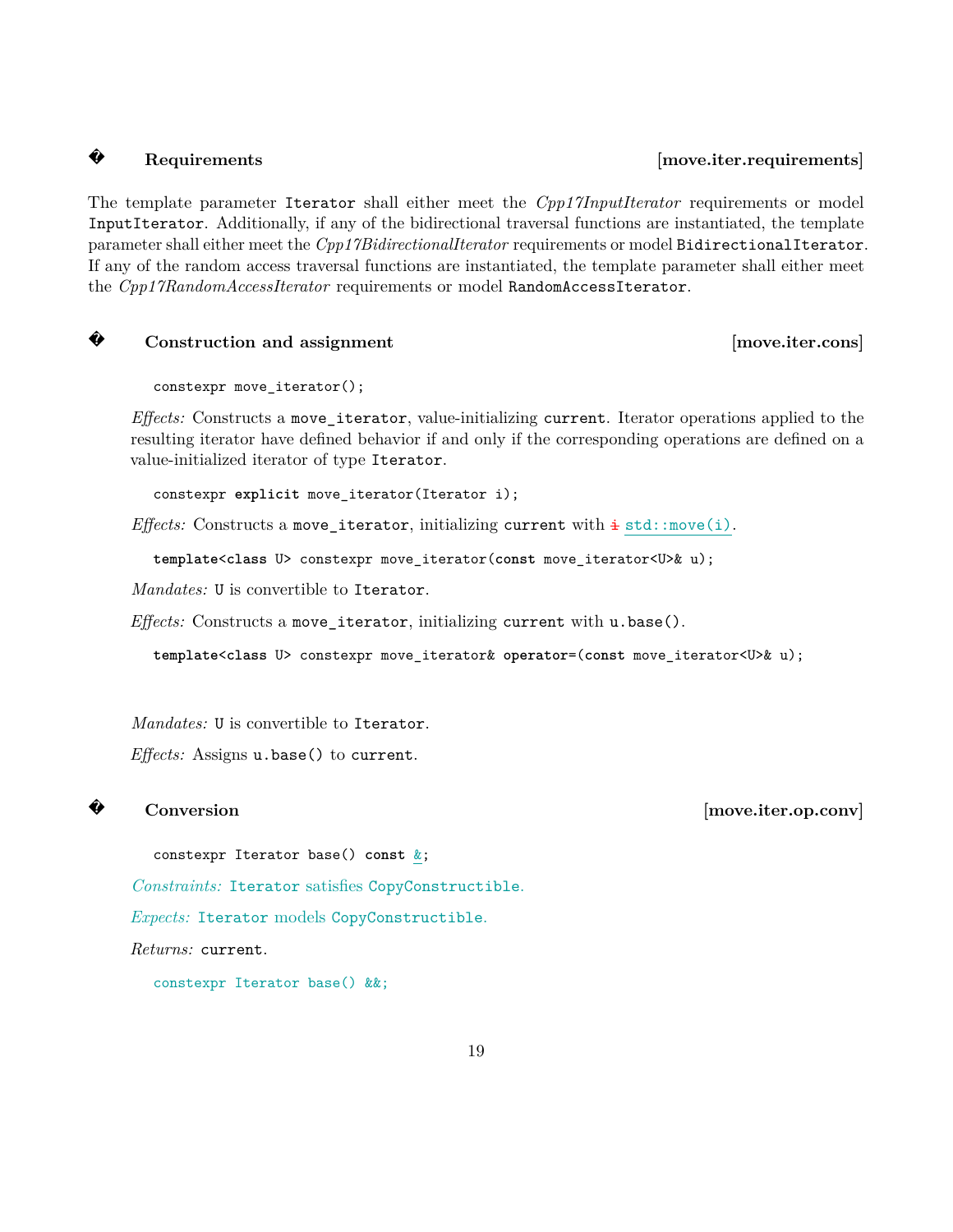#### *Returns:* std::move(current).

**Element access** [move.iter.elem]

constexpr reference **operator**\*() **const**;

*Effects:* Equivalent to: return ranges::iter\_move(current);

constexpr reference **operator**[](difference\_type n) **const**;

*Effects:* Equivalent to: ranges::iter\_move(current + n);

**?**

**?**

#### Navigation [move.iter.nav]

constexpr move\_iterator& **operator**++();

*Effects:* As if by ++current.

*Returns:* \*this.

constexpr **auto operator**++(**int**);

*Effects:* If Iterator models ForwardIterator, equivalent to:

move\_iterator tmp = \***this**; ++current; **return** tmp;

Otherwise, equivalent to ++current.

constexpr move\_iterator& **operator**--();

*Effects:* As if by --current.

*Returns:* \*this.

constexpr move\_iterator **operator**--(**int**);

*Effects:* As if by:

move\_iterator tmp = \***this**; --current; **return** tmp;

constexpr move\_iterator **operator**+(difference\_type n) **const**;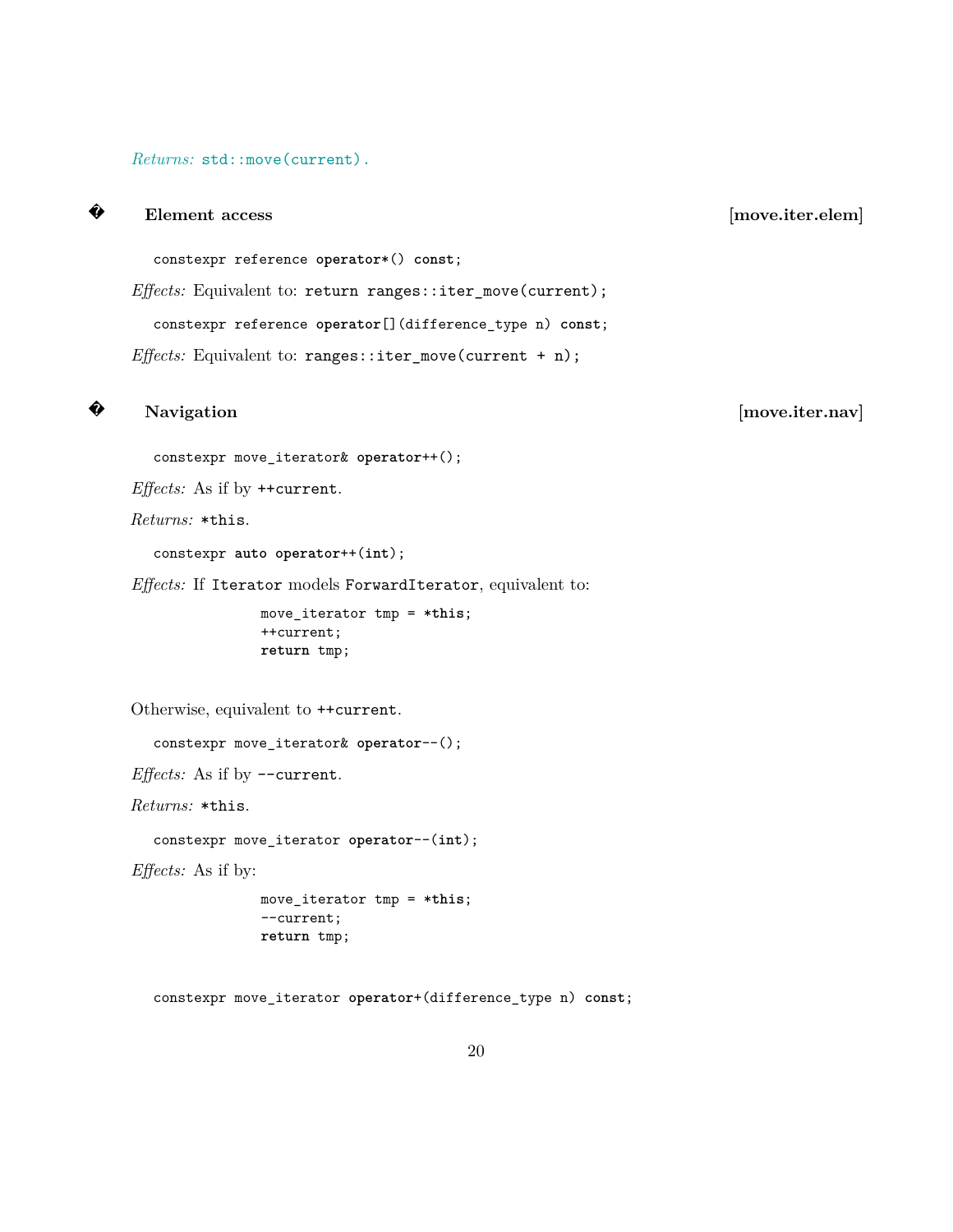```
Returns: move_iterator(current + n).
  constexpr move_iterator& operator+=(difference_type n);
Effects: As if by: current += n;Returns: *this.
  constexpr move_iterator operator-(difference_type n) const;
Returns: move_iterator(current - n).
  constexpr move_iterator& operator-=(difference_type n);
Effects: As if by: current - = n;
Returns: *this.
```


**?**

**Common iterators** [iterators.common]

**Class template common\_iterator [common.iterator]**

Class template common iterator is an iterator/sentinel adaptor that is capable of representing a noncommon range of elements (where the types of the iterator and sentinel differ) as a common range (where they are the same). It does this by holding either an iterator or a sentinel, and implementing the equality comparison operators appropriately.

[ *Note:* The common\_iterator type is useful for interfacing with legacy code that expects the begin and end of a range to have the same type. *— end note* ]

[*Example:*

```
template<class ForwardIterator>
void fun(ForwardIterator begin, ForwardIterator end);
```

```
list<int> s;
// populate the list s
using CI = common_iterator<counted_iterator<list<int>::iterator>, default_sentinel_t>;
// call fun on a range of 10 ints
fun(CI(counted_iterator(s.begin(), 10)), CI(default_sentinel));
```

```
— end example ]
```

```
namespace std {
        template<Iterator I, Sentinel<I> S>
        requires (!Same<I, S>)
```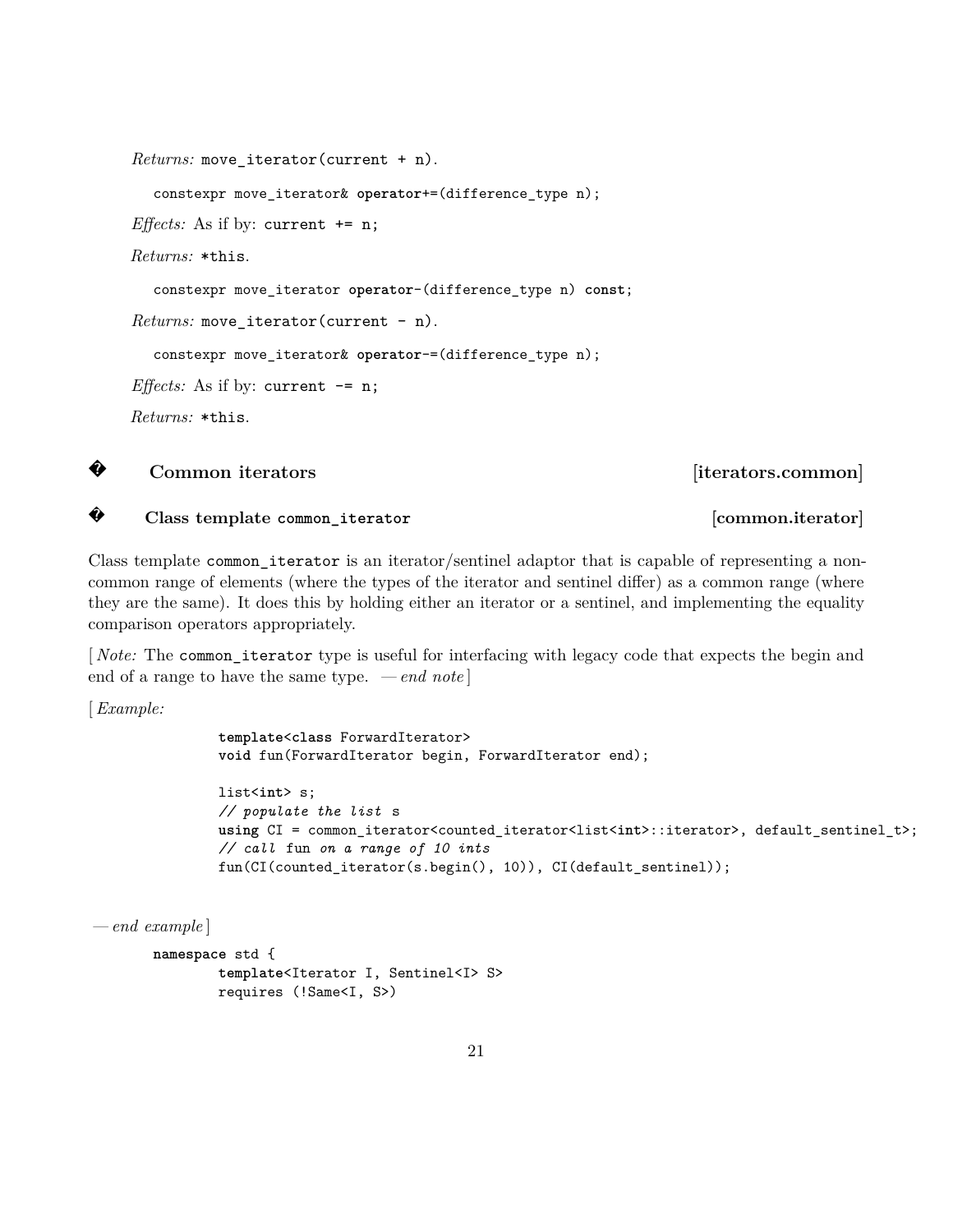```
class common_iterator {
       public:
        constexpr common_iterator() = default;
        constexpr common_iterator(I i);
        constexpr common_iterator(S s);
        template<class I2, class S2>
        requires ConvertibleTo<const I2&, I> && ConvertibleTo<const S2&, S>
        constexpr common_iterator(const common_iterator<I2, S2>& x);
        template<class I2, class S2>
       requires ConvertibleTo<const I2&, I> && ConvertibleTo<const S2&, S> &&
        Assignable<I&, const I2&> && Assignable<S&, const S2&>
        common_iterator& operator=(const common_iterator<I2, S2>& x);
        decltype(auto) operator*();
        decltype(auto) operator*() const
        requires dereferenceable <const I>;
        decltype(auto) operator->() const
        requires see below ;
        common iterator& operator++();
        decltype(auto) operator++(int);
        template<class I2, Sentinel<I> S2>
       requires Sentinel<S, I2>
        friend bool operator==(
       const common_iterator& x, const common_iterator<I2, S2>& y);
        template<class I2, Sentinel<I> S2>
       requires Sentinel<S, I2> && EqualityComparableWith<I, I2>
       friend bool operator==(
        const common_iterator& x, const common_iterator<I2, S2>& y);
        template<class I2, Sentinel<I> S2>
       requires Sentinel<S, I2>
        friend bool operator!=(
        const common_iterator& x, const common_iterator<I2, S2>& y);
        template<SizedSentinel<I> I2, SizedSentinel<I> S2>
       requires SizedSentinel<S, I2>
        friend iter_difference_t<I2> operator-(
        const common_iterator& x, const common_iterator<I2, S2>& y);
       friend iter_rvalue_reference_t<I>
        iter_move(const common_iterator& i)
       noexcept(noexcept(ranges::iter_move(declval<const I&>())))
        requires InputIterator<I>;
```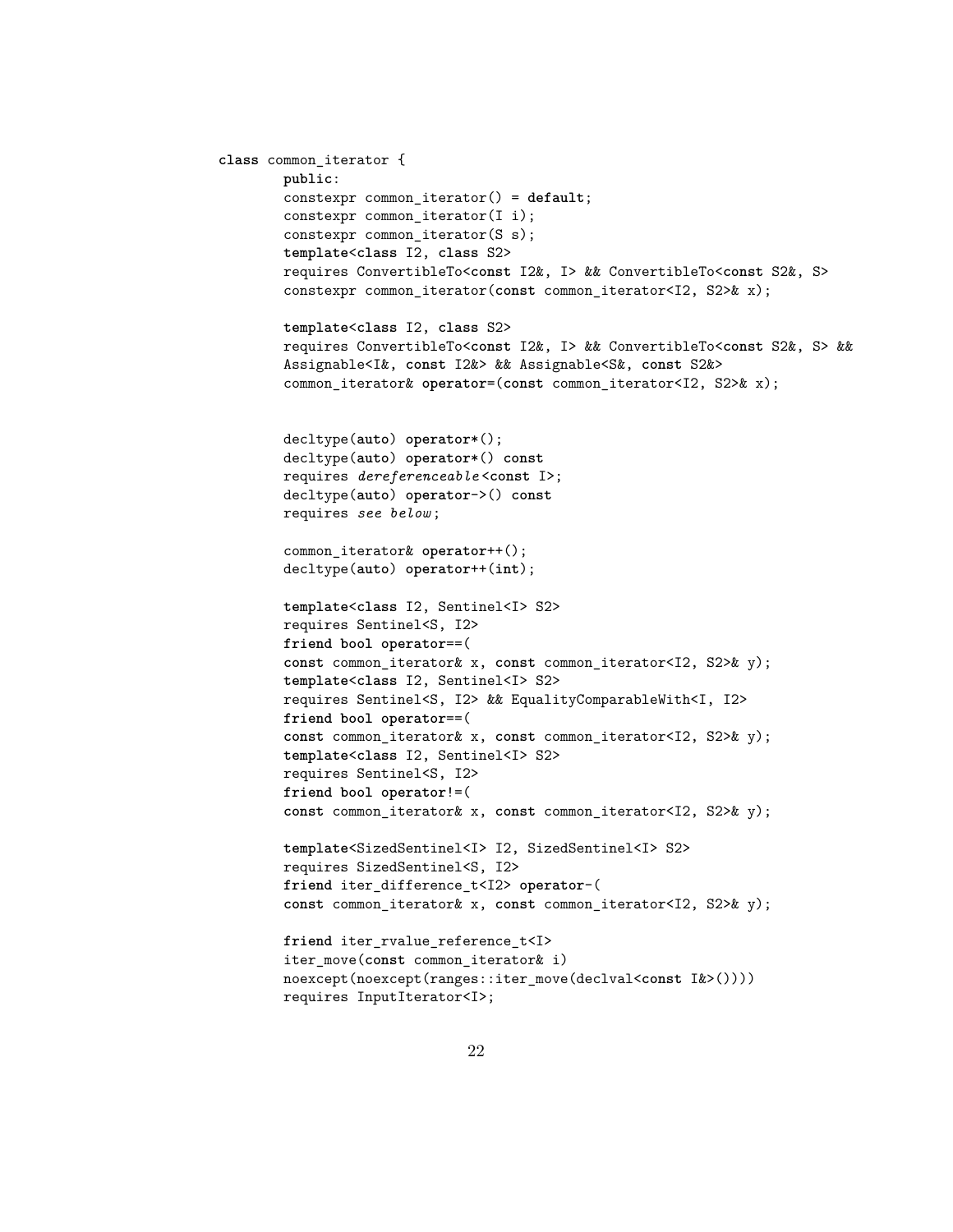```
template<IndirectlySwappable<I> I2, class S2>
        friend void
        iter_swap(const common_iterator& x, const common_iterator<I2, S2>& y)
        noexcept(noexcept(ranges::iter_swap(declval<const I&>(), declval<const I2&>())));
        private:
        variant<I, S> v_; // exposition only
};
template<class I, class S>
struct incrementable_traits<common_iterator<I, S>> {
        using difference_type = iter_difference_t<I>;
};
template<InputIterator I, class S>
struct iterator traits<common iterator<I, S>> {
        using iterator_concept = see below ;
        using iterator_category = see below ;
        using value_type = iter_value_t<I>;
        using difference_type = iter_difference_t<I>;
        using pointer = see below ;
        using reference = iter_reference_t<I>;
};
```
## **?**

}

#### Associated types **common.iter.types**

The nested *typedef-name* s of the specialization of iterator\_traits for common\_iterator<I, S> are defined as follows.

- iterator\_concept denotes forward\_iterator\_tag if I models ForwardIterator; otherwise it denotes input\_iterator\_tag.
- iterator\_category denotes forward\_iterator\_tag if iterator\_traits<I>::iterator\_category models DerivedFrom<forward\_iterator\_tag>; otherwise it denotes input\_iterator\_tag.
- If the expression a.operator- $>$ () is well-formed, where a is an lyalue of type const common iterator<I, S>, then pointer denotes the type of that expression. Otherwise, pointer denotes void.



#### **Constructors and conversions [common.iter.const]**

```
constexpr common_iterator(I i);
```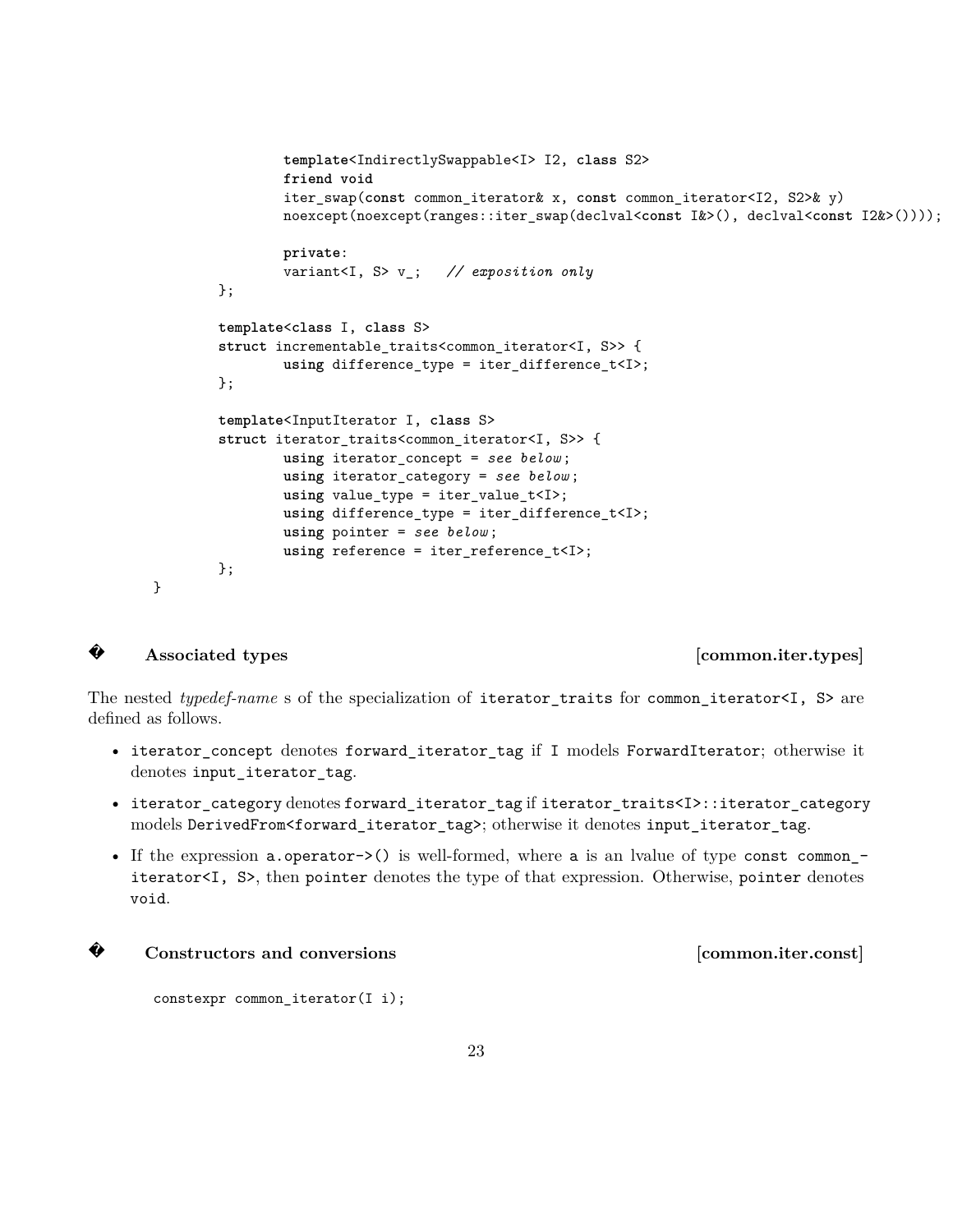```
Effects: Initializes v_a as if by v_f in place_type<I>, std::move(i) }.
  constexpr common_iterator(S s);
Effects: Initializes v_ as if by v_{in_place_type<S>, std::move(s)}.
  template<class I2, class S2>
  requires ConvertibleTo<const I2&, I> && ConvertibleTo<const S2&, S>
  constexpr common_iterator(const common_iterator<I2, S2>& x);
Expects: x.v_.valueless_by_exception() is false.
Effects: Initializes v_a as if by v_{a} {in_place_index<i>, get<i>(x.v_)}, where i is x.v_.index().
  template<class I2, class S2>
  requires ConvertibleTo<const I2&, I> && ConvertibleTo<const S2&, S> &&
  Assignable<I&, const I2&> && Assignable<S&, const S2&>
  common_iterator& operator=(const common_iterator<I2, S2>& x);
Expects: x.v_.valueless_by_exception() is false.
```
*Effects:* Equivalent to:

- If v .index() == x.v .index(), then get $\langle i \rangle$ (v) = get $\langle i \rangle$ (x.v).
- Otherwise, v\_.emplace<*i*>(get<*i*>(x.v\_)).

where  $i$  is  $x \cdot v$  .  $index()$ .

*Returns:* \*this

## **?**

**Accessors [common.iter.access]**

```
decltype(auto) operator*();
decltype(auto) operator*() const
requires dereferenceable <const I>;
```
*Expects:* holds\_alternative<I>(v\_).

*Effects:* Equivalent to: return \*get<I>(v\_);

decltype(**auto**) **operator**->() **const** requires *see below* ;

The expression in the requires clause is equivalent to:

```
Readable<const I> &&
(requires(const I& i) { i.operator->(); } ||
is_reference_v<iter_reference_t<I>> ||
Constructible<iter_value_t<I>, iter_reference_t<I>>)
```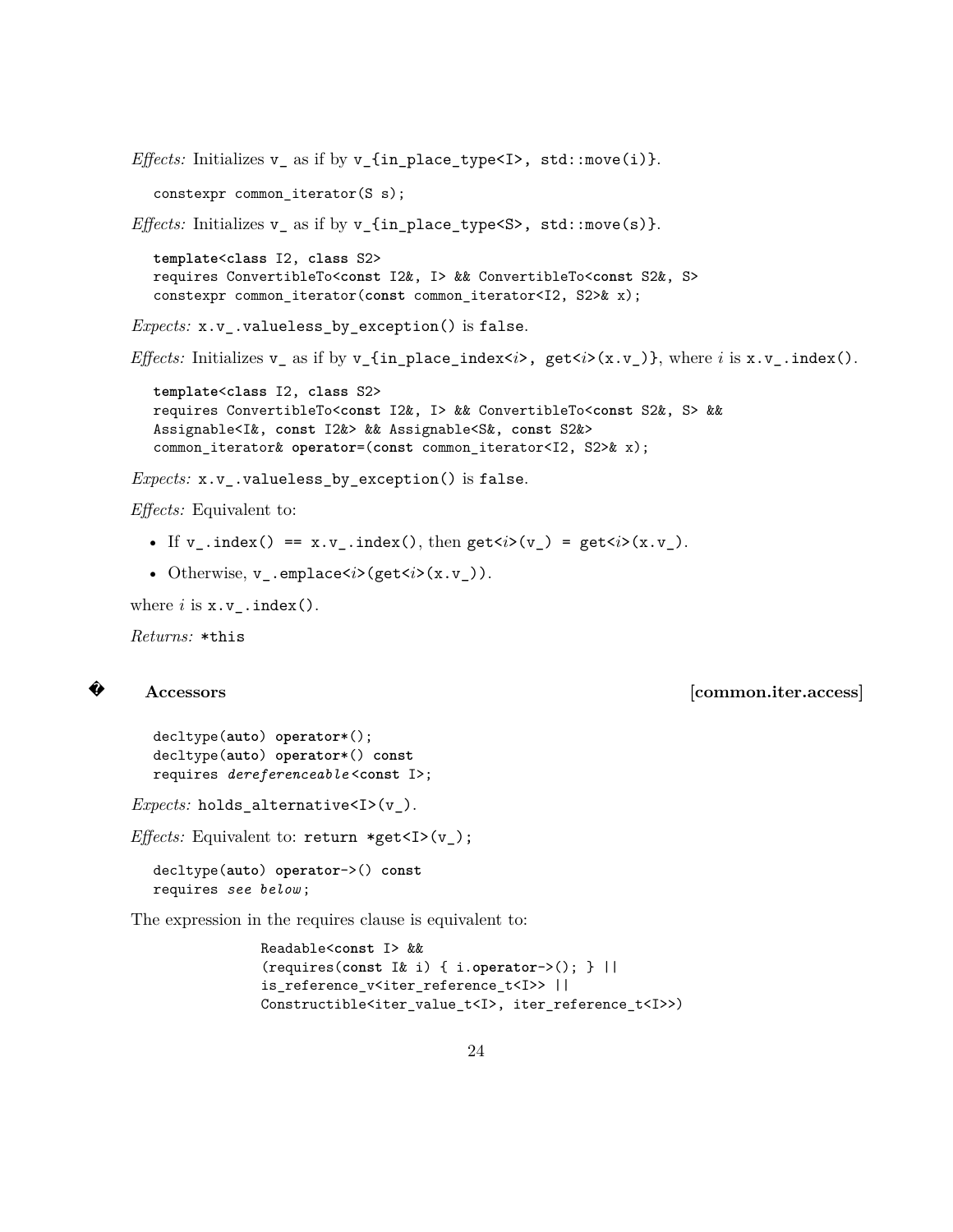*Expects:* holds\_alternative<I>(v\_).

*Effects:*

- If I is a pointer type or if the expression  $get*(v)*$ .operator->() is well-formed, equivalent to: return get<I> $(v_$ );
- Otherwise, if iter\_reference\_t<I> is a reference type, equivalent to:

 $autok\& tmp = *get < I > (v)$ ; **return** addressof(tmp);

• Otherwise, equivalent to: return *proxy* (\*get<I>(v\_)); where *proxy* is the exposition-only class:

```
class proxy {
        iter_value_t<I> keep_;
        proxy (iter_reference_t<I>&& x)
        : keep_(std::move(x)) {}
        public:
        const iter_value_t<I>* operator->() const {
                return addressof(keep_);
        }
};
```
# **?**

Navigation [common.iter.nav]

common\_iterator& **operator**++();

*Expects:* holds\_alternative<I>(v\_).

*Effects:* Equivalent to  $\text{++get}$  (v\_).

*Returns:* \*this.

decltype(**auto**) **operator**++(**int**);

*Expects:* holds\_alternative<I>(v\_).

*Effects:* If I models ForwardIterator, equivalent to:

common\_iterator tmp = \***this**; ++\***this**; **return** tmp;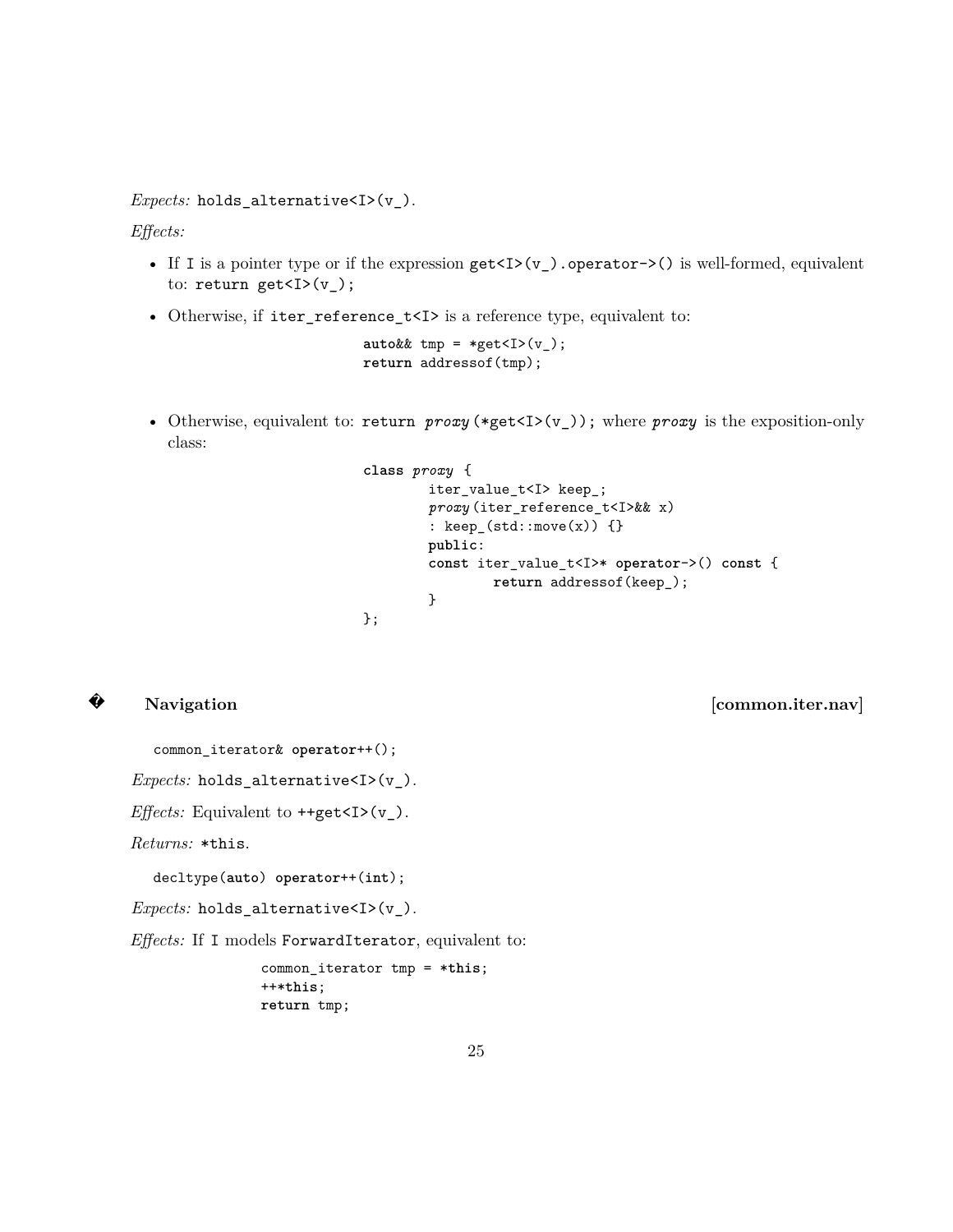Otherwise, equivalent to: return get $\langle I \rangle$  (v)++;

# **?**

Counted iterators *Counted iterators.* 

# **?**

**Class template** counted\_iterator **counterator counted.iterator** *counted.iterator* 

Class template counted\_iterator is an iterator adaptor with the same behavior as the underlying iterator except that it keeps track of the distance to the end of its range. It can be used together with default\_ sentinel in calls to generic algorithms to operate on a range of N elements starting at a given position without needing to know the end position a priori.

[*Example:*

list<string> s; *// populate the list* s *with at least 10 strings* vector<string> v; *// copies 10 strings into* v*:* ranges::copy(counted\_iterator(s.begin(), 10), default\_sentinel, back\_inserter(v));

*— end example* ]

Two values i1 and i2 of types counted iterator<I1> and counted iterator<I2> refer to elements of the same sequence if and only if next(i1.base(), i1.count()) and next(i2.base(), i2.count()) refer to the same (possibly past-the-end) element.

```
namespace std {
        template<Iterator I>
        class counted_iterator {
                public:
                using iterator_type = I;
                constexpr counted_iterator() = default;
                constexpr counted_iterator(I x, iter_difference_t<I> n);
                template<class I2>
                requires ConvertibleTo<const I2&, I>
                constexpr counted_iterator(const counted_iterator<I2>& x);
                template<class I2>
                requires Assignable<I&, const I2&>
                constexpr counted_iterator& operator=(const counted_iterator<I2>& x);
                constexpr I base() const & requires CopyConstructible<I>;
                constexpr I base() &&;
```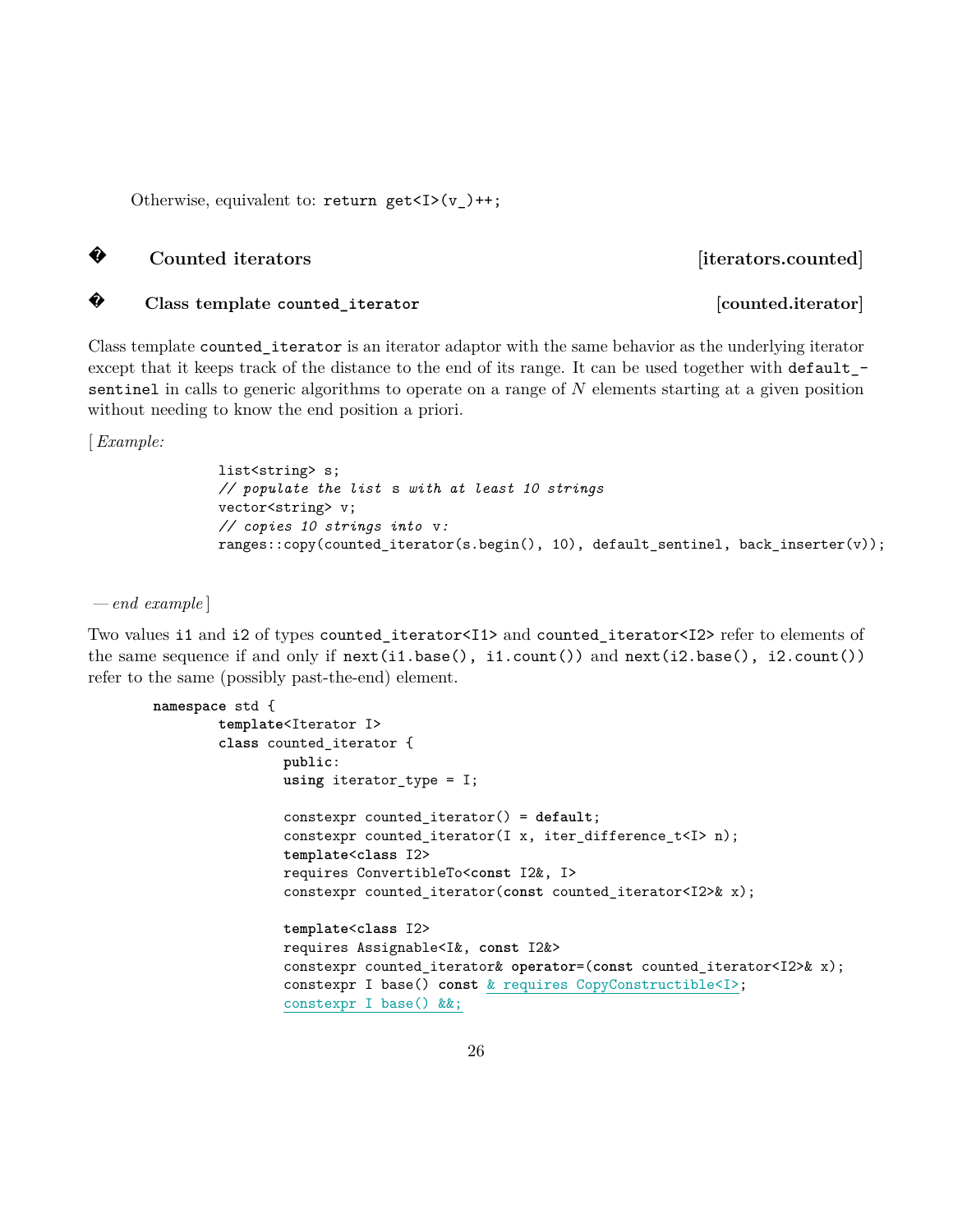```
constexpr iter_difference_t<I> count() const noexcept;
constexpr decltype(auto) operator*();
constexpr decltype(auto) operator*() const
requires dereferenceable <const I>;
```

```
constexpr counted_iterator& operator++();
decltype(auto) operator++(int);
constexpr counted_iterator operator++(int)
requires ForwardIterator<I>;
constexpr counted_iterator& operator--()
requires BidirectionalIterator<I>;
constexpr counted_iterator operator--(int)
requires BidirectionalIterator<I>;
```
constexpr counted\_iterator **operator**+(iter\_difference\_t<I> n) **const** requires RandomAccessIterator<I>; **friend** constexpr counted\_iterator **operator**+( iter\_difference\_t<I> n, **const** counted\_iterator& x) requires RandomAccessIterator<I>; constexpr counted\_iterator& **operator**+=(iter\_difference\_t<I> n) requires RandomAccessIterator<I>;

constexpr counted\_iterator **operator**-(iter\_difference\_t<I> n) **const** requires RandomAccessIterator<I>; **template**<Common<I> I2> **friend** constexpr iter\_difference\_t<I2> **operator**-( **const** counted\_iterator& x, **const** counted\_iterator<I2>& y); **friend** constexpr iter\_difference\_t<I> **operator**-( **const** counted\_iterator& x, default\_sentinel\_t); **friend** constexpr iter\_difference\_t<I> **operator**-( default sentinel t, const counted iterator & y); constexpr counted\_iterator& **operator**-=(iter\_difference\_t<I> n) requires RandomAccessIterator<I>;

constexpr decltype(**auto**) **operator**[](iter\_difference\_t<I> n) **const** requires RandomAccessIterator<I>;

**template**<Common<I> I2> **friend** constexpr **bool operator**==( **const** counted\_iterator& x, **const** counted\_iterator<I2>& y); **friend** constexpr **bool operator**==( const counted iterator& x, default sentinel t); **friend** constexpr **bool operator**==( default\_sentinel\_t, **const** counted\_iterator& x);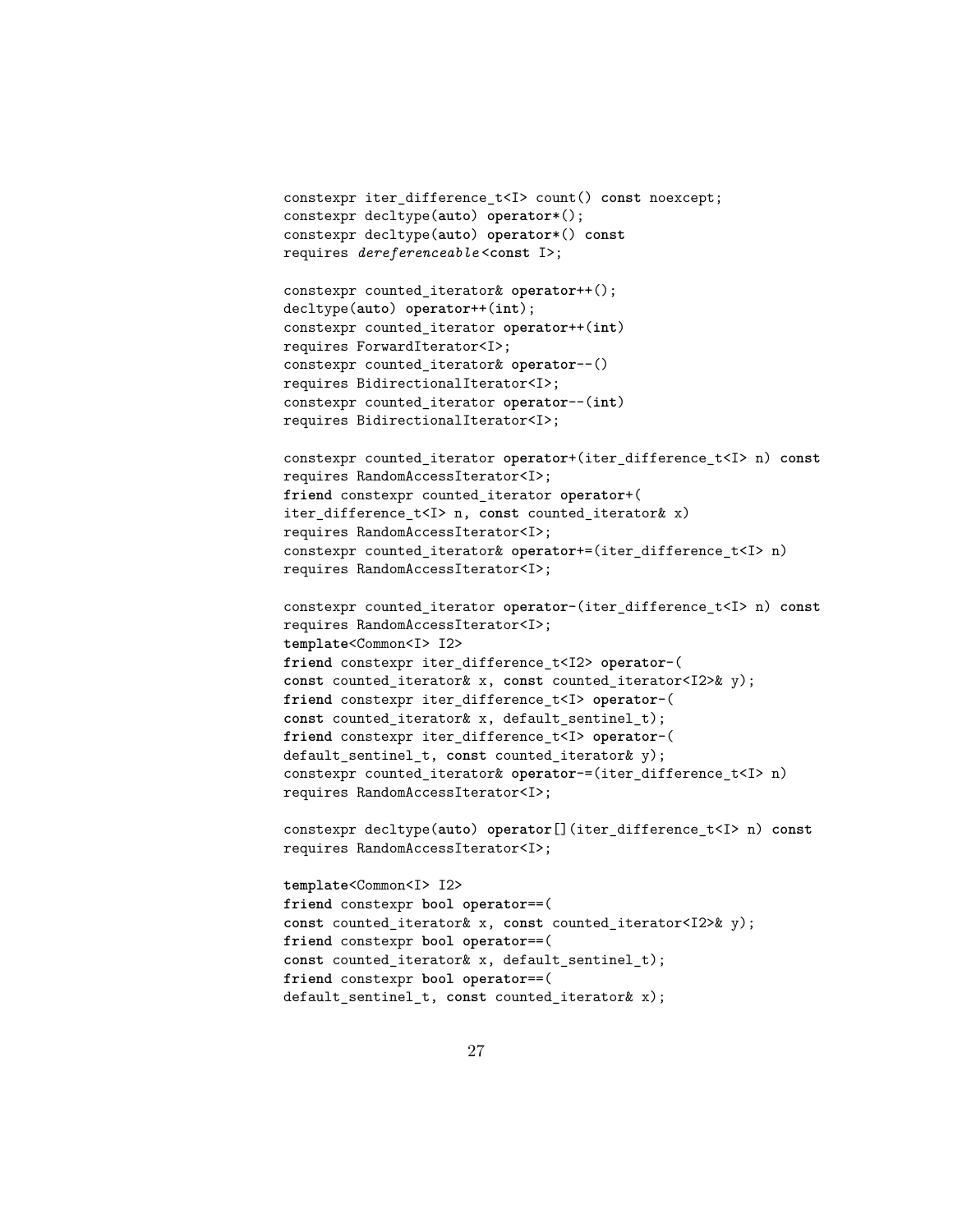```
template<Common<I> I2>
        friend constexpr bool operator!=(
        const counted_iterator& x, const counted_iterator<I2>& y);
        friend constexpr bool operator!=(
        const counted_iterator& x, default_sentinel_t y);
        friend constexpr bool operator!=(
        default_sentinel_t x, const counted_iterator& y);
        template<Common<I> I2>
        friend constexpr bool operator<(
        const counted_iterator& x, const counted_iterator<I2>& y);
        template<Common<I> I2>
        friend constexpr bool operator>(
        const counted_iterator& x, const counted_iterator<I2>& y);
        template<Common<I> I2>
        friend constexpr bool operator<=(
        const counted_iterator& x, const counted_iterator<I2>& y);
        template<Common<I> I2>
        friend constexpr bool operator>=(
        const counted_iterator& x, const counted_iterator<I2>& y);
        friend constexpr iter_rvalue_reference_t<I> iter_move(const counted_iterator& i)
        noexcept(noexcept(ranges::iter_move(i.current)))
        requires InputIterator<I>;
        template<IndirectlySwappable<I> I2>
        friend constexpr void
        iter_swap(const counted_iterator& x, const counted_iterator<I2>& y)
        noexcept(noexcept(ranges::iter_swap(x.current, y.current)));
        private:
        I current = I(); // exposition only
        iter_difference_t<I> length = 0; // exposition only
};
template<class I>
struct incrementable_traits<counted_iterator<I>> {
        using difference_type = iter_difference_t<I>;
};
template<InputIterator I>
struct iterator_traits<counted_iterator<I>> : iterator_traits<I> {
        using pointer = void;
};
```
}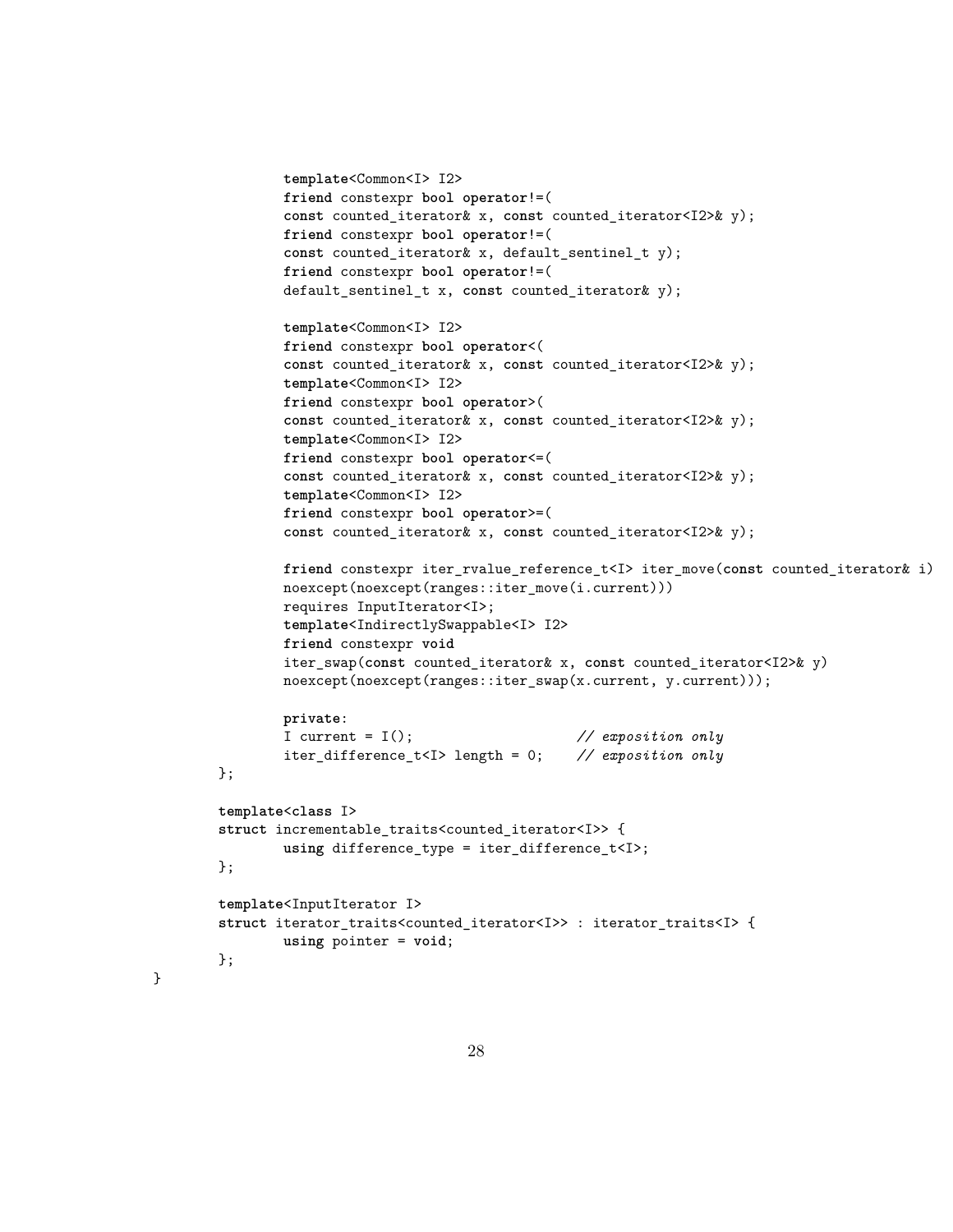#### **?** Constructors and conversions **constructions** [counted.iter.const]

constexpr counted\_iterator(I i, iter\_difference\_t<I> n);

*Expects:* n >= 0.

*Effects:* Initializes current with i and length with n.

**template**<**class** I2> requires ConvertibleTo<**const** I2&, I> constexpr counted\_iterator(**const** counted\_iterator<I2>& x);

*Effects:* Initializes current with x.current and length with x.length.

**template**<**class** I2> requires Assignable<I&, **const** I2&> constexpr counted\_iterator& **operator**=(**const** counted\_iterator<I2>& x);

*Effects:* Assigns x.current to current and x.length to length.

*Returns:* \*this.

#### **?**

**Accessors [counted.iter.access]**

constexpr I base() **const** & requires CopyConstructible<I>;

*Returns:* current.

constexpr I base() &&;

*Returns:* std::move(current).

constexpr iter\_difference\_t<I> count() **const** noexcept;

*Effects:* Equivalent to: return length;

## **?**

**Element access** [counted.iter.elem]

constexpr decltype(**auto**) **operator**\*(); constexpr decltype(**auto**) **operator**\*() **const** requires *dereferenceable* <**const** I>;

*Effects:* Equivalent to: return \*current;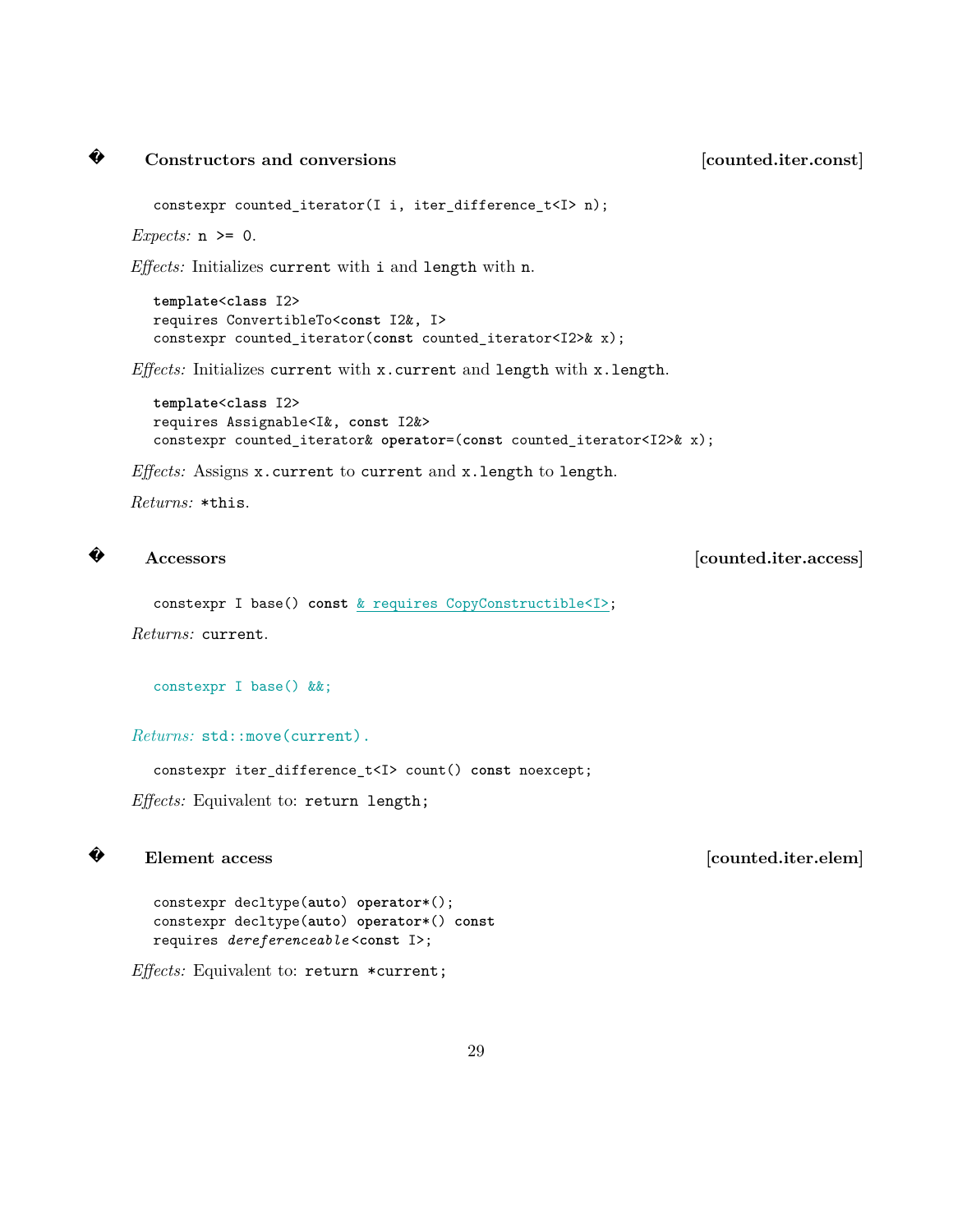constexpr decltype(**auto**) **operator**[](iter\_difference\_t<I> n) **const** requires RandomAccessIterator<I>;

*Expects:* n < length.

*Effects:* Equivalent to: return current [n];

# **?**

Navigation [counted.iter.nav]

```
constexpr counted_iterator& operator++();
```
*Expects:* length > 0.

*Effects:* Equivalent to:

```
++current;
--length;
return *this;
```

```
decltype(auto) operator++(int);
```
*Expects:* length > 0.

*Effects:* Equivalent to:

--length; **try** { **return** current++; } **catch**(...) { ++length; **throw**; }

constexpr counted\_iterator **operator**++(**int**) requires ForwardIterator<I>;

*Effects:* Equivalent to:

counted\_iterator tmp = \***this**; ++\***this**; **return** tmp;

constexpr counted\_iterator& **operator**--(); requires BidirectionalIterator<I>

*Effects:* Equivalent to:

--current; ++length;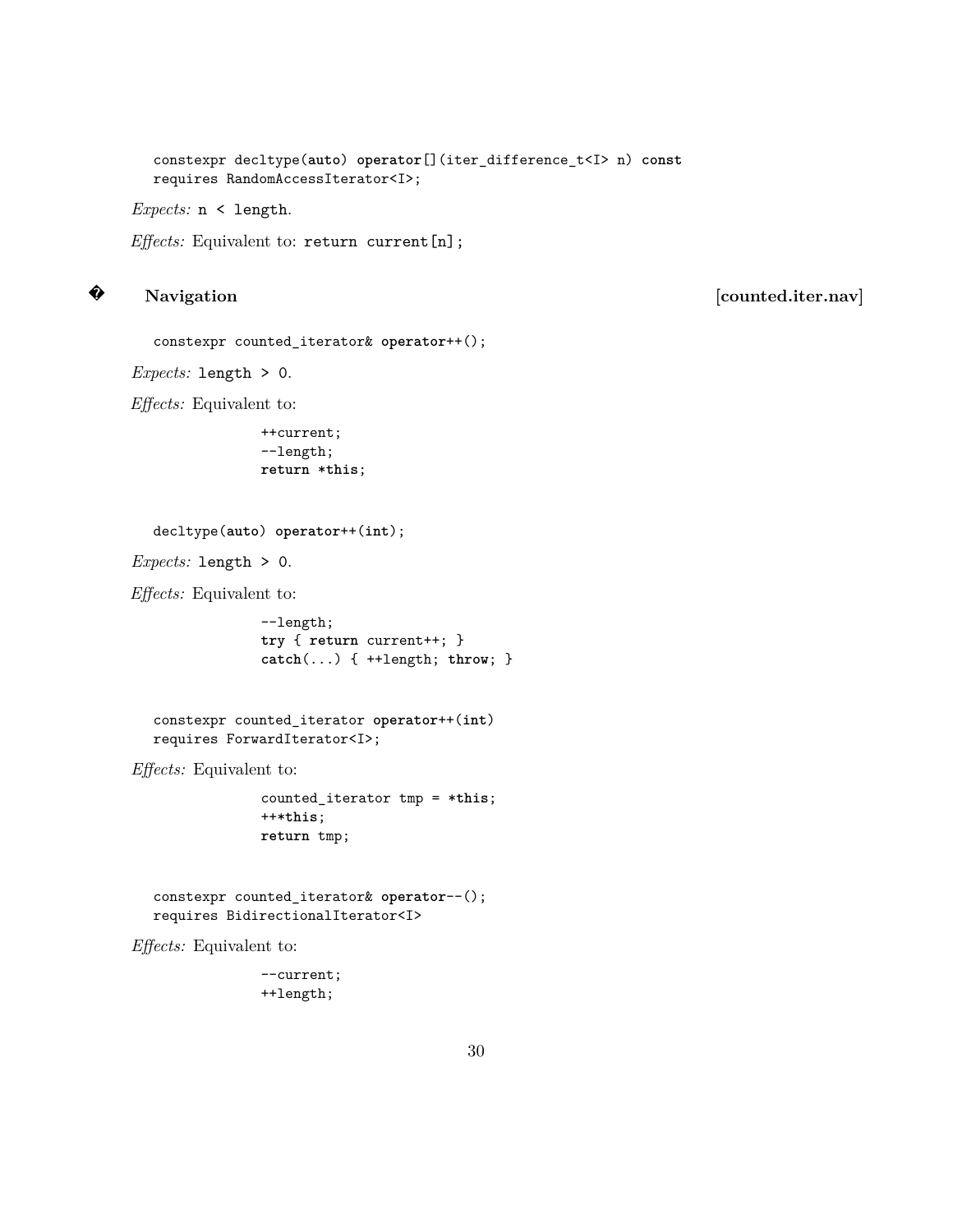```
return *this;
  constexpr counted_iterator operator--(int)
  requires BidirectionalIterator<I>;
Effects: Equivalent to:
                counted_iterator tmp = *this;
                --*this;
                return tmp;
  constexpr counted_iterator operator+(iter_difference_t<I> n) const
  requires RandomAccessIterator<I>;
Effects: Equivalent to: return counted_iterator(current + n, length - n);
  friend constexpr counted_iterator operator+(
  iter_difference_t<I> n, const counted_iterator& x)
  requires RandomAccessIterator<I>;
Effects: Equivalent to: return x + n;
  constexpr counted_iterator& operator+=(iter_difference_t<I> n)
  requires RandomAccessIterator<I>;
Expects: n <= length.
Effects: Equivalent to:
                current += n;
                length - = n;
                return *this;
  constexpr counted_iterator operator-(iter_difference_t<I> n) const
  requires RandomAccessIterator<I>;
Effects: Equivalent to: return counted_iterator(current - n, length + n);
  template<Common<I> I2>
  friend constexpr iter_difference_t<I2> operator-(
  const counted_iterator& x, const counted_iterator<I2>& y);
Expects: x and y refer to elements of the same sequence.
```
*Effects:* Equivalent to: return y.length - x.length;